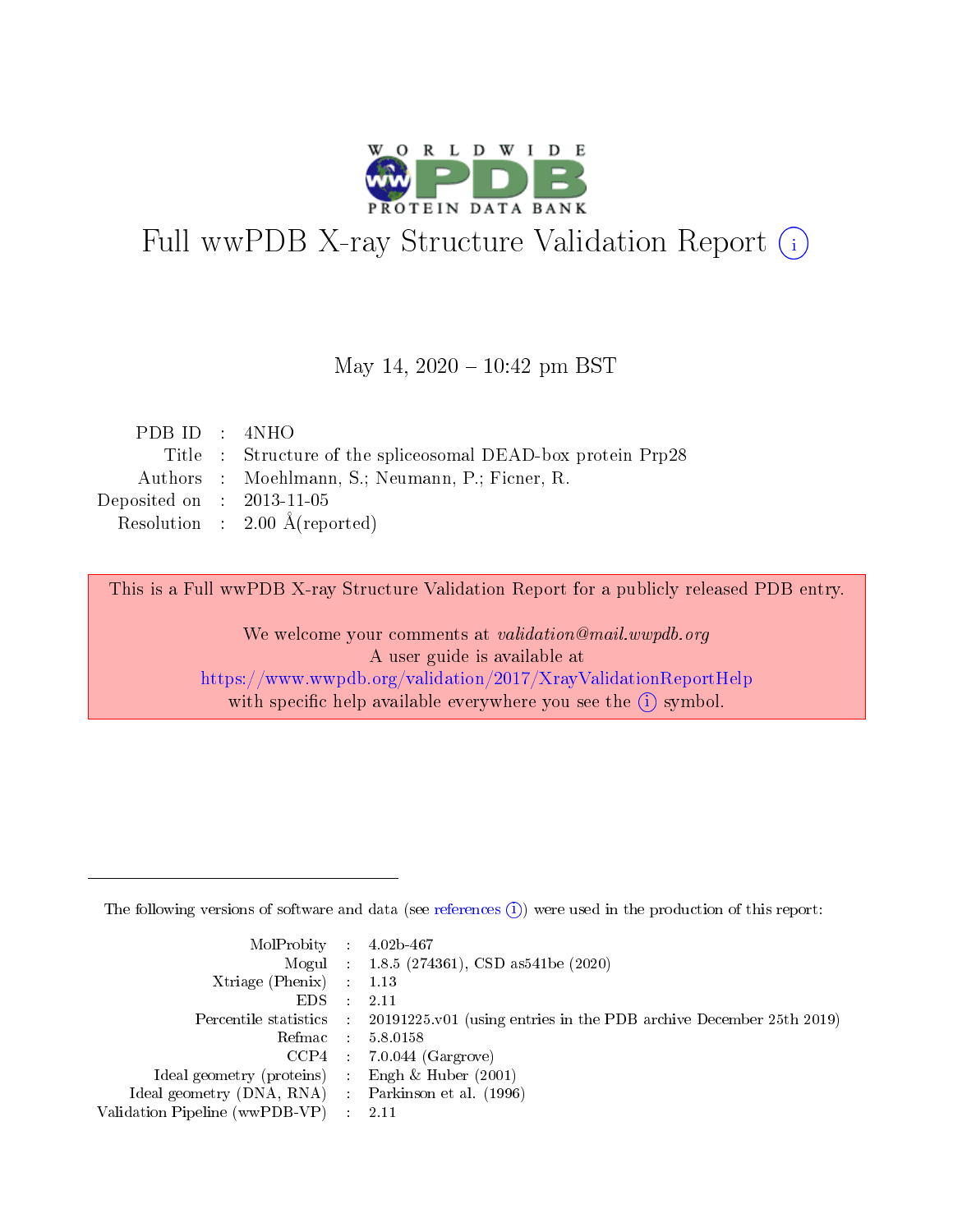## 1 [O](https://www.wwpdb.org/validation/2017/XrayValidationReportHelp#overall_quality)verall quality at a glance  $(i)$

The following experimental techniques were used to determine the structure: X-RAY DIFFRACTION

The reported resolution of this entry is 2.00 Å.

Percentile scores (ranging between 0-100) for global validation metrics of the entry are shown in the following graphic. The table shows the number of entries on which the scores are based.



| Metric                | Whole archive<br>$(\#\text{Entries})$ | Similar resolution<br>$(\#\text{Entries}, \text{resolution range}(\textup{\AA}))$ |
|-----------------------|---------------------------------------|-----------------------------------------------------------------------------------|
| $R_{free}$            | 130704                                | $8085(2.00-2.00)$                                                                 |
| Clashscore            | 141614                                | $9178(2.00-2.00)$                                                                 |
| Ramachandran outliers | 138981                                | $9054(2.00-2.00)$                                                                 |
| Sidechain outliers    | 138945                                | $9053(2.00-2.00)$                                                                 |
| RSRZ outliers         | 127900                                | $7900(2.00-2.00)$                                                                 |

The table below summarises the geometric issues observed across the polymeric chains and their fit to the electron density. The red, orange, yellow and green segments on the lower bar indicate the fraction of residues that contain outliers for  $\geq=3$ , 2, 1 and 0 types of geometric quality criteria respectively. A grey segment represents the fraction of residues that are not modelled. The numeric value for each fraction is indicated below the corresponding segment, with a dot representing fractions  $\epsilon=5\%$  The upper red bar (where present) indicates the fraction of residues that have poor fit to the electron density. The numeric value is given above the bar.

| Mol | $\cap$ hain | Length      | Quality of chain |     |  |    |  |  |  |  |  |
|-----|-------------|-------------|------------------|-----|--|----|--|--|--|--|--|
|     |             |             | 10%              |     |  |    |  |  |  |  |  |
|     |             | 100<br>40 C | 66%              | 23% |  | 9% |  |  |  |  |  |

The following table lists non-polymeric compounds, carbohydrate monomers and non-standard residues in protein, DNA, RNA chains that are outliers for geometric or electron-density-fit criteria:

| Mol |      |     |  | Type   Chain   Res   Chirality   Geometry   Clashes   Electron density |
|-----|------|-----|--|------------------------------------------------------------------------|
|     |      | 905 |  |                                                                        |
|     | .HO) | 906 |  |                                                                        |

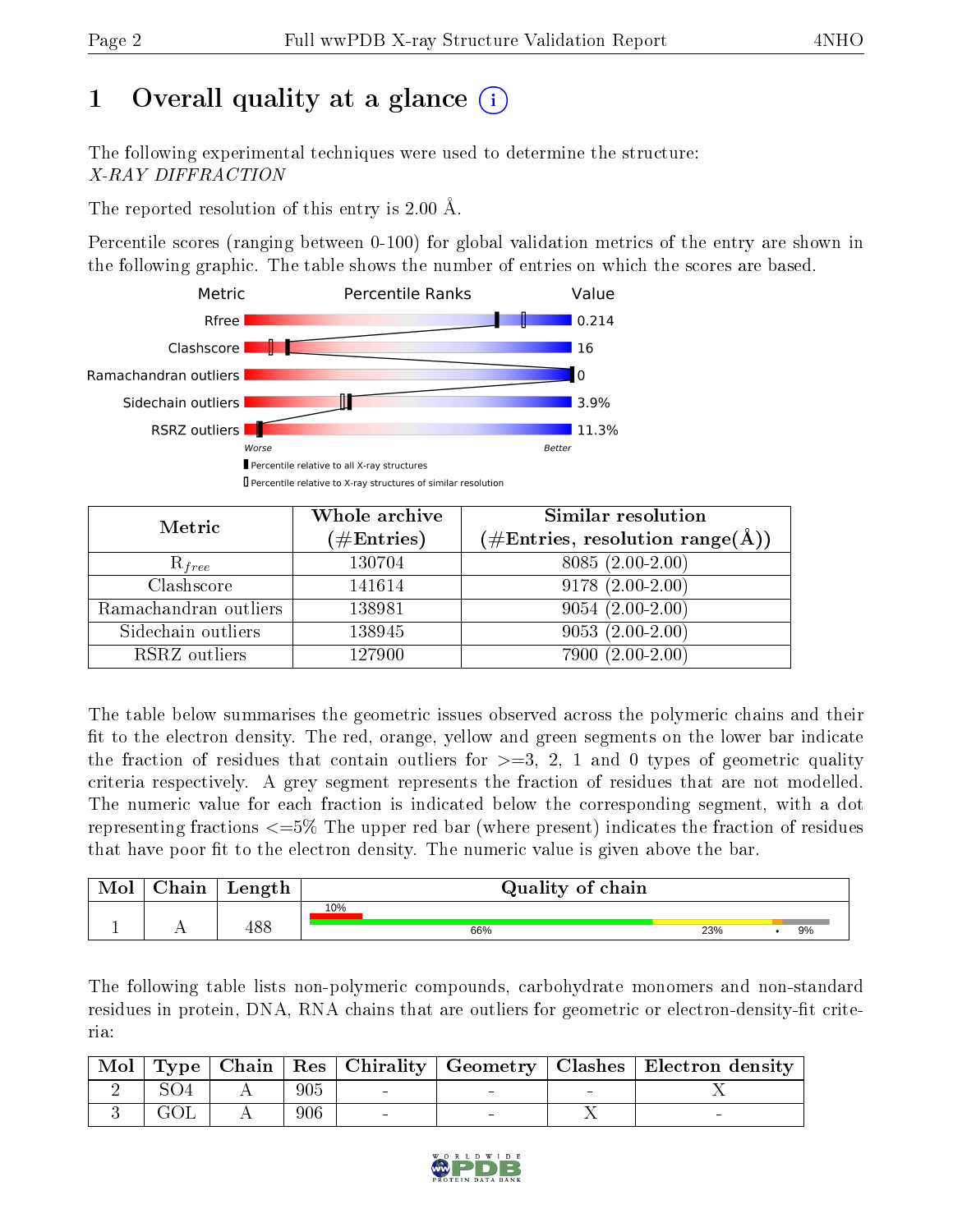## 2 Entry composition (i)

There are 6 unique types of molecules in this entry. The entry contains 3833 atoms, of which 0 are hydrogens and 0 are deuteriums.

In the tables below, the ZeroOcc column contains the number of atoms modelled with zero occupancy, the AltConf column contains the number of residues with at least one atom in alternate conformation and the Trace column contains the number of residues modelled with at most 2 atoms.

• Molecule 1 is a protein called Probable ATP-dependent RNA helicase DDX23.

| Mol | Chain   Residues | Atoms                     |              |  |  |    | ZeroOcc∣ | $\vert$ AltConf $\vert$ Trace $\vert$ |  |
|-----|------------------|---------------------------|--------------|--|--|----|----------|---------------------------------------|--|
|     | 443              | $\mathrm{Tota}_1$<br>3560 | 2254 616 672 |  |  | 18 |          |                                       |  |

There are 5 discrepancies between the modelled and reference sequences:

| Chain |      | Residue   Modelled | Actual | Comment                            | Reference |
|-------|------|--------------------|--------|------------------------------------|-----------|
|       | 333  | GLY                |        | EXPRESSION TAG   UNP Q9BUQ8        |           |
|       | -334 | <b>PRO</b>         |        | EXPRESSION TAG   UNP Q9BUQ8        |           |
|       | 335  | LEU                |        | EXPRESSION TAG   UNP Q9BUQ8        |           |
|       | 336  | <b>GLY</b>         |        | <b>EXPRESSION TAG   UNP Q9BUQ8</b> |           |
|       | 337  | SER.               |        | EXPRESSION TAG   UNP Q9BUQ8        |           |

• Molecule 2 is SULFATE ION (three-letter code: SO4) (formula: O<sub>4</sub>S).



|  | $\text{Mol}$   Chain   Residues | Atoms   |  |  |                                     | $ZeroOcc$   AltConf |
|--|---------------------------------|---------|--|--|-------------------------------------|---------------------|
|  |                                 | Total O |  |  |                                     |                     |
|  |                                 |         |  |  | Continued on next page<br>WORLDWIDE |                     |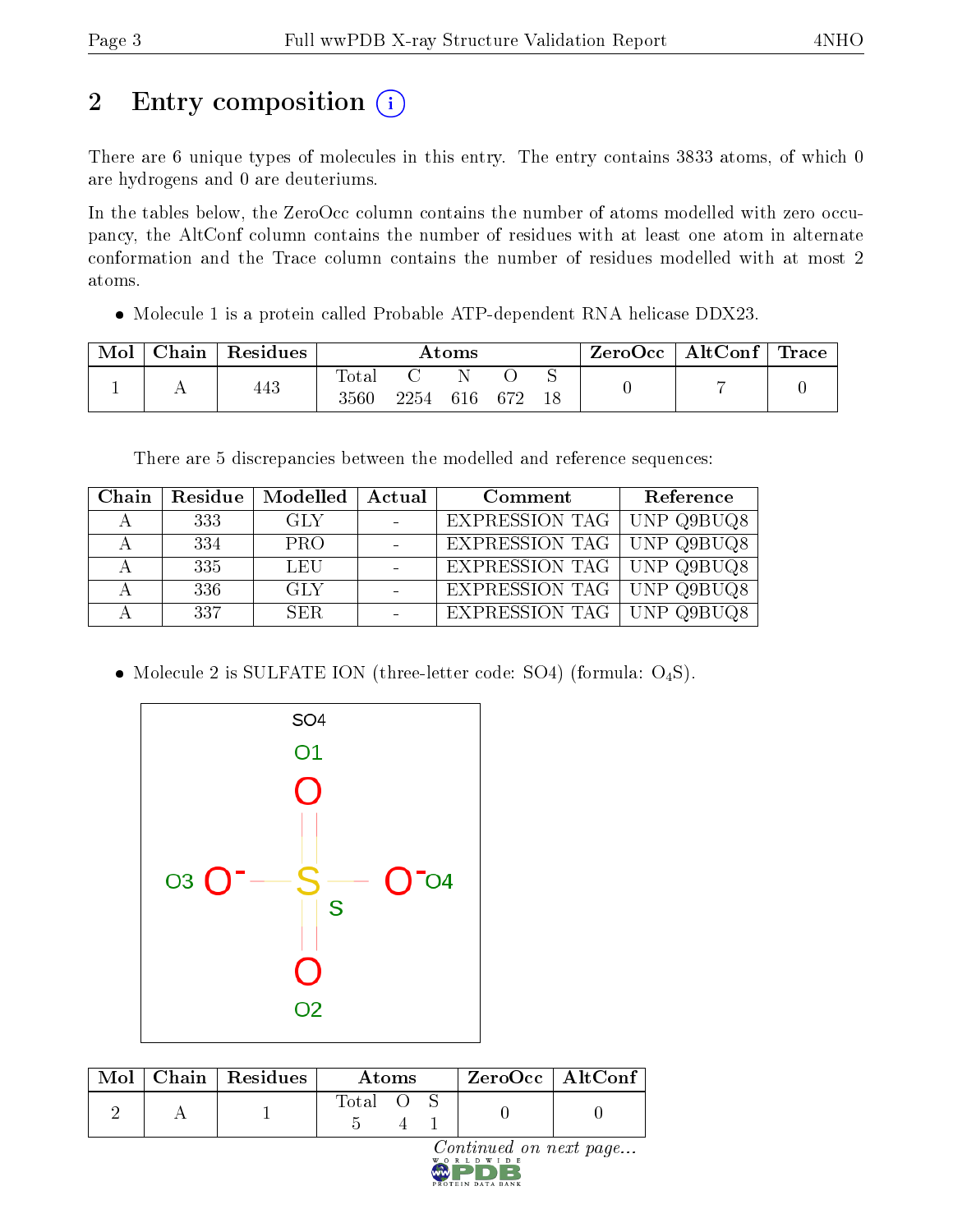Continued from previous page...

| Mol | Chain | Residues | Atoms      | $ZeroOcc$   AltConf |
|-----|-------|----------|------------|---------------------|
| റ   |       |          | Total<br>S |                     |
|     |       |          | 5<br>4     |                     |
| റ   | А     |          | Total<br>S |                     |
|     |       |          | 5          |                     |
| റ   |       |          | Total<br>S |                     |
|     | А     |          | 5          |                     |
| റ   |       |          | Total<br>S |                     |
|     |       |          | 5          |                     |

• Molecule 3 is GLYCEROL (three-letter code: GOL) (formula:  $C_3H_8O_3$ ).



|  | $Mol$   Chain   Residues | Atoms     | $\rm ZeroOcc \mid AltConf \mid$ |
|--|--------------------------|-----------|---------------------------------|
|  |                          | Total C O |                                 |
|  |                          | Total C O |                                 |

 Molecule 4 is 3-CYCLOHEXYL-1-PROPYLSULFONIC ACID (three-letter code: CXS) (formula:  $C_9H_{19}NO_3S$ ).

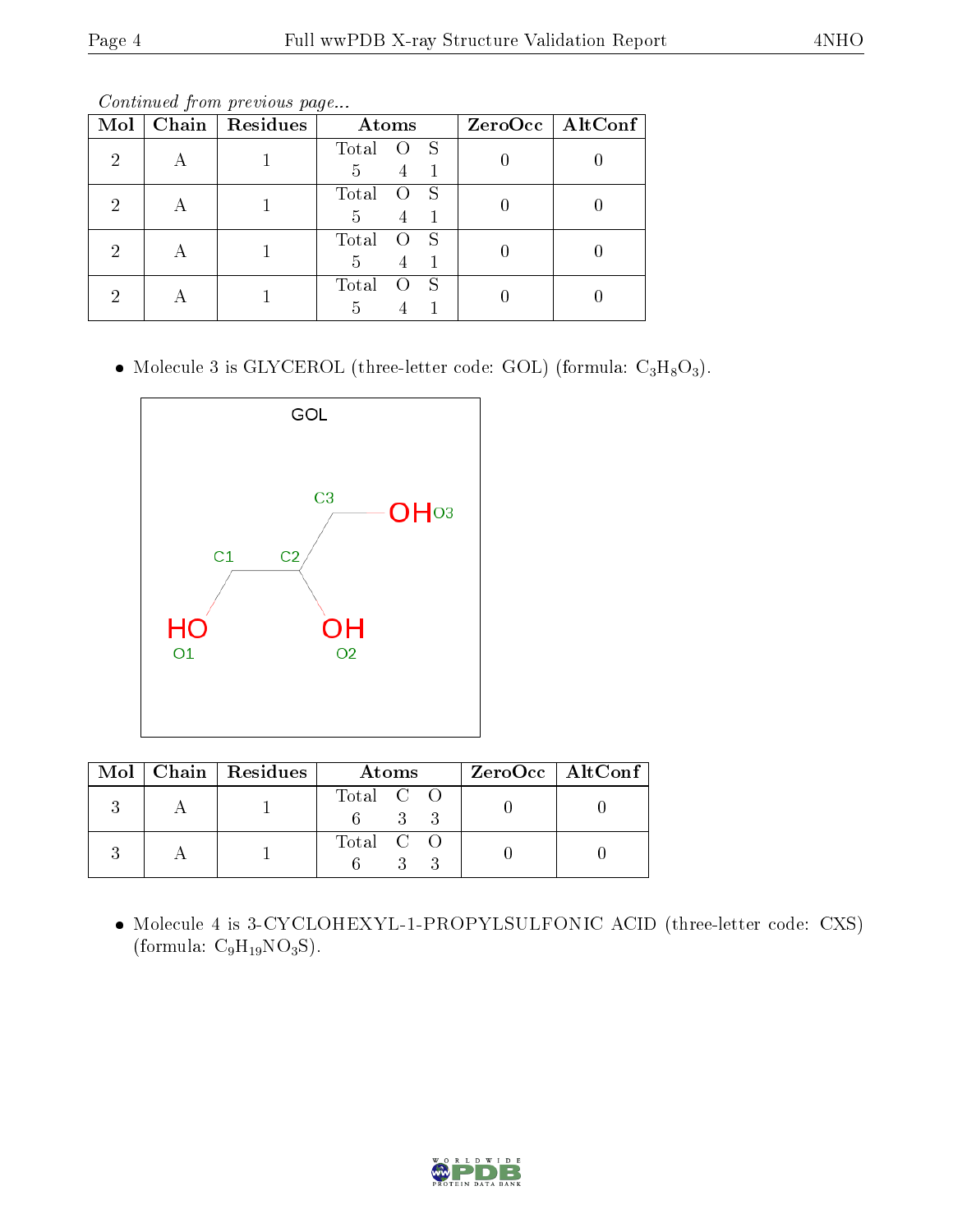

| Mol | $\parallel$ Chain $\parallel$ Residues $\parallel$ | Atoms       |  |  |  |  | $ZeroOcc \   \ AltConf \  $ |
|-----|----------------------------------------------------|-------------|--|--|--|--|-----------------------------|
|     |                                                    | Total C N O |  |  |  |  |                             |
|     |                                                    |             |  |  |  |  |                             |

Molecule 5 is MERCURY (II) ION (three-letter code: HG) (formula: Hg).

|  | $\text{Mol}$   Chain   Residues | Atoms            | ZeroOcc   AltConf |  |
|--|---------------------------------|------------------|-------------------|--|
|  |                                 | $\text{Total}^-$ |                   |  |

Molecule 6 is water.

| $\operatorname{Mol}$ | $\vert$ Chain $\vert$ Residues | Atoms               | $\rm ZeroOcc \mid AltConf$ |  |
|----------------------|--------------------------------|---------------------|----------------------------|--|
|                      | $220\,$                        | Total<br>220<br>220 |                            |  |

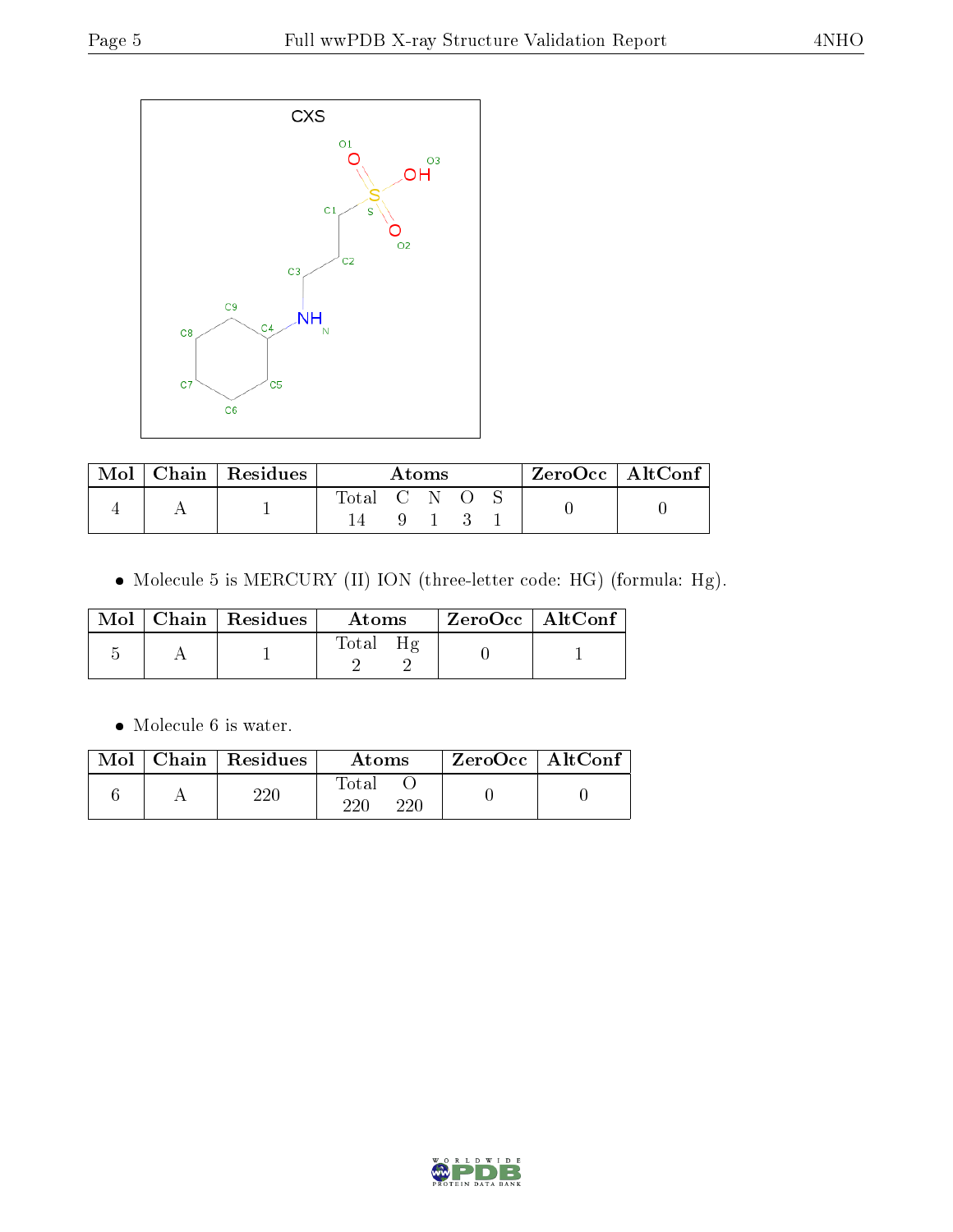## 3 Residue-property plots  $(i)$

These plots are drawn for all protein, RNA and DNA chains in the entry. The first graphic for a chain summarises the proportions of the various outlier classes displayed in the second graphic. The second graphic shows the sequence view annotated by issues in geometry and electron density. Residues are color-coded according to the number of geometric quality criteria for which they contain at least one outlier: green  $= 0$ , yellow  $= 1$ , orange  $= 2$  and red  $= 3$  or more. A red dot above a residue indicates a poor fit to the electron density (RSRZ  $> 2$ ). Stretches of 2 or more consecutive residues without any outlier are shown as a green connector. Residues present in the sample, but not in the model, are shown in grey.

• Molecule 1: Probable ATP-dependent RNA helicase DDX23



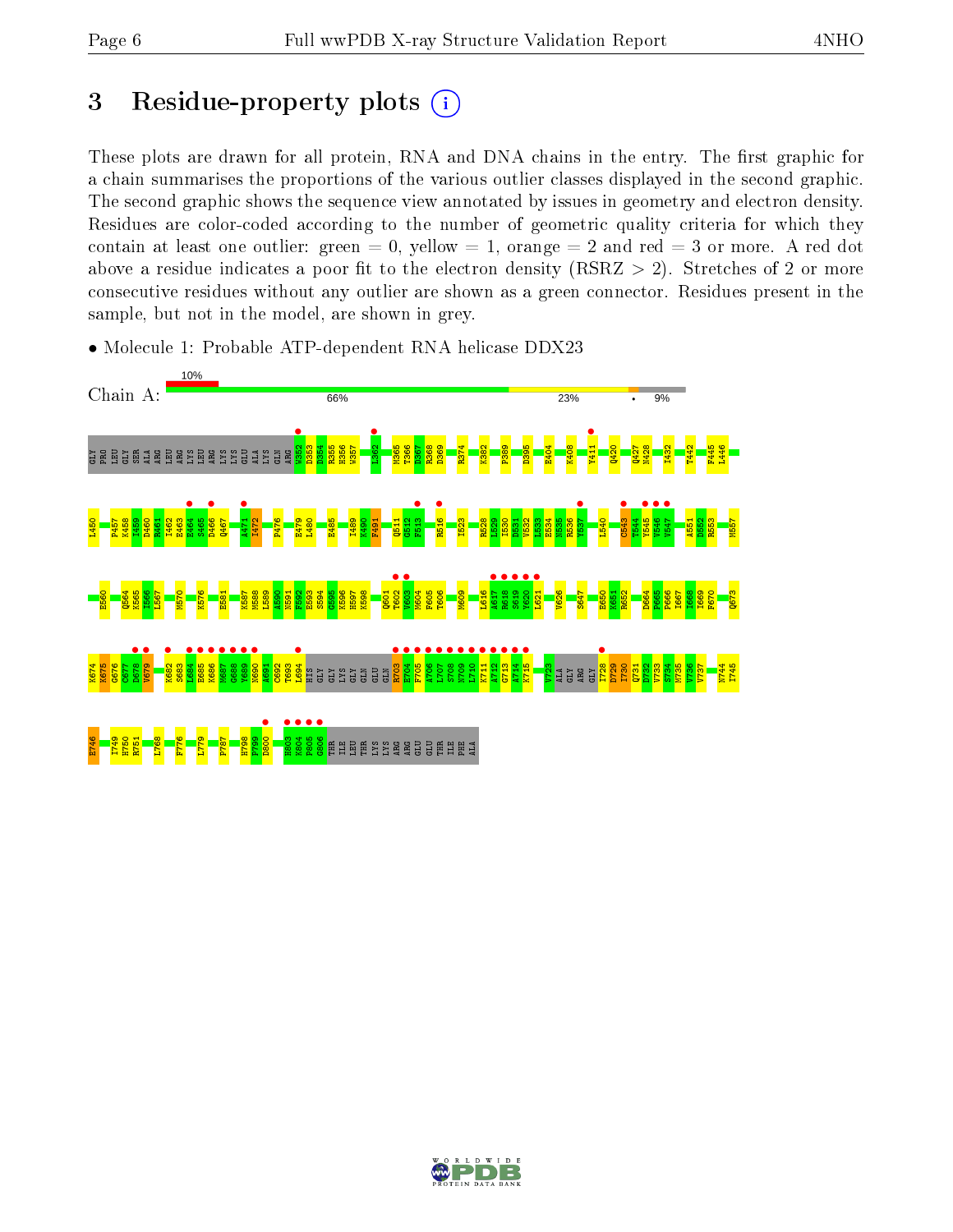## 4 Data and refinement statistics  $(i)$

| Property                                                                | Value                                             | Source     |
|-------------------------------------------------------------------------|---------------------------------------------------|------------|
| Space group                                                             | $C$ 2 $\overline{2}$ $\overline{21}$              | Depositor  |
| Cell constants                                                          | 125.43Å<br>136.77Å<br>73.22Å                      |            |
| a, b, c, $\alpha$ , $\beta$ , $\gamma$                                  | $90.00^\circ$<br>$90.00^{\circ}$<br>$90.00^\circ$ | Depositor  |
| Resolution $(A)$                                                        | $28.82 - 2.00$                                    | Depositor  |
|                                                                         | $39.08 - 2.00$                                    | <b>EDS</b> |
| % Data completeness                                                     | $99.9(28.82-2.00)$                                | Depositor  |
| (in resolution range)                                                   | $100.0 (39.08 - 2.00)$                            | <b>EDS</b> |
| $R_{merge}$                                                             | 0.06                                              | Depositor  |
| $\mathrm{R}_{sym}$                                                      | (Not available)                                   | Depositor  |
| $\langle I/\sigma(I) \rangle^{-1}$                                      | $2.33$ (at 2.00Å)                                 | Xtriage    |
| Refinement program                                                      | PHENIX 1.5 2                                      | Depositor  |
|                                                                         | 0.193<br>0.218<br>$\sim$                          | Depositor  |
| $R, R_{free}$                                                           | 0.191,<br>0.214                                   | DCC        |
| $\mathcal{R}_{free}$ test set                                           | $\overline{2161}$ reflections $(5.04\%)$          | wwPDB-VP   |
| Wilson B-factor $(A^2)$                                                 | 35.8                                              | Xtriage    |
| Anisotropy                                                              | 0.826                                             | Xtriage    |
| Bulk solvent $k_{sol}(\mathrm{e}/\mathrm{A}^3),\,B_{sol}(\mathrm{A}^2)$ | $0.36$ , 67.7                                     | <b>EDS</b> |
| L-test for twinning <sup>2</sup>                                        | $< L >$ = 0.49, $< L^2 >$ = 0.32                  | Xtriage    |
| Estimated twinning fraction                                             | No twinning to report.                            | Xtriage    |
| $F_o, F_c$ correlation                                                  | 0.97                                              | <b>EDS</b> |
| Total number of atoms                                                   | 3833                                              | wwPDB-VP   |
| Average B, all atoms $(A^2)$                                            | $59.0$                                            | wwPDB-VP   |

Xtriage's analysis on translational NCS is as follows: The largest off-origin peak in the Patterson function is  $6.61\%$  of the height of the origin peak. No significant pseudotranslation is detected.

<sup>&</sup>lt;sup>2</sup>Theoretical values of  $\langle |L| \rangle$ ,  $\langle L^2 \rangle$  for acentric reflections are 0.5, 0.333 respectively for untwinned datasets, and 0.375, 0.2 for perfectly twinned datasets.



<span id="page-6-1"></span><span id="page-6-0"></span><sup>1</sup> Intensities estimated from amplitudes.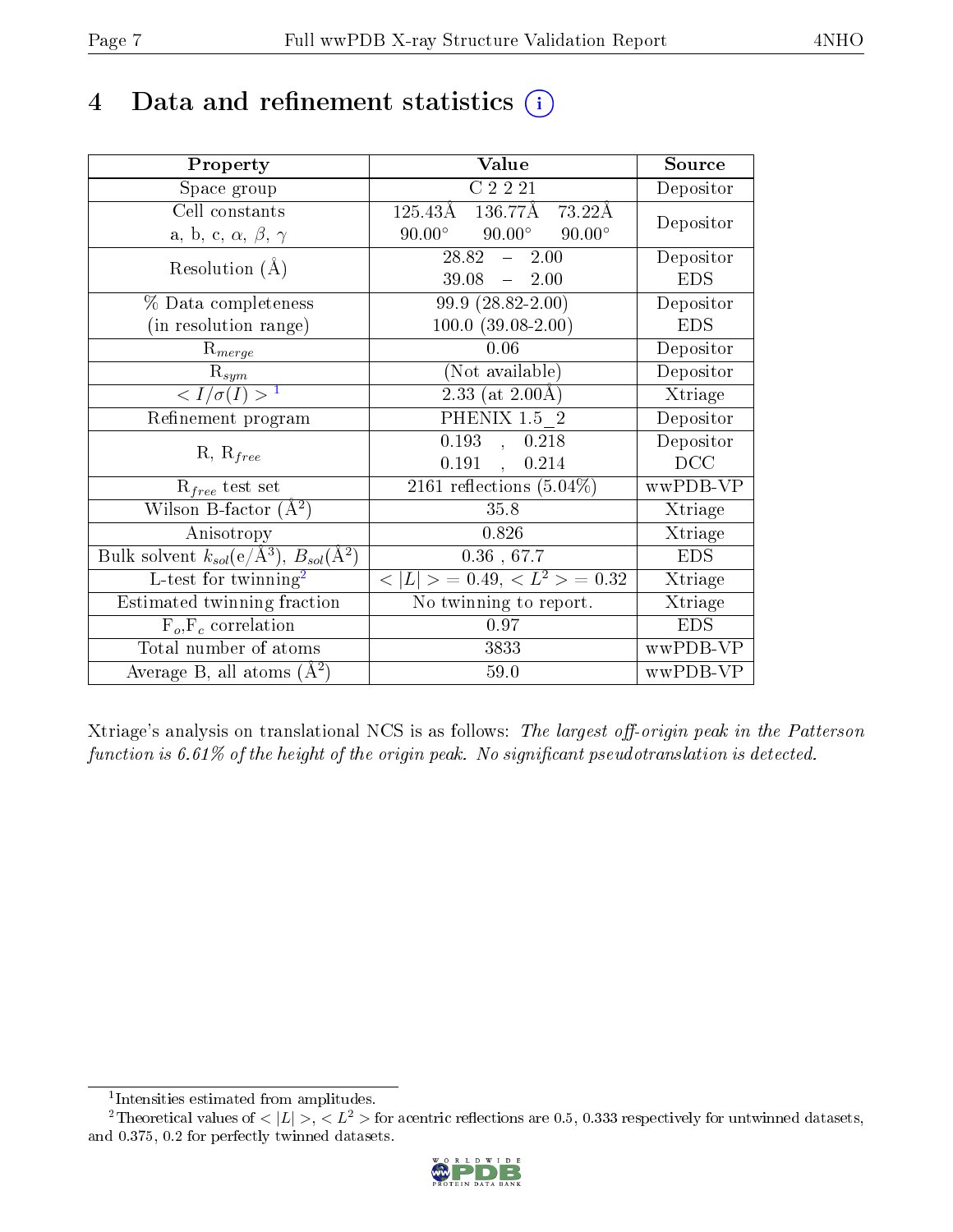## 5 Model quality  $(i)$

### 5.1 Standard geometry  $\overline{()}$

Bond lengths and bond angles in the following residue types are not validated in this section: GOL, CSO, CXS, SO4, HG

The Z score for a bond length (or angle) is the number of standard deviations the observed value is removed from the expected value. A bond length (or angle) with  $|Z| > 5$  is considered an outlier worth inspection. RMSZ is the root-mean-square of all Z scores of the bond lengths (or angles).

| Mol   Chain |      | Bond lengths    | Bond angles |                         |
|-------------|------|-----------------|-------------|-------------------------|
|             | RMSZ | # $ Z  > 5$     |             | RMSZ $\mid \#Z \mid >5$ |
|             | 0.57 | $1/3612(0.0\%)$ | 0.63        | 0/4879                  |

All (1) bond length outliers are listed below:

|  |  | $\mid$ Mol $\mid$ Chain $\mid$ Res $\mid$ Type $\mid$ Atoms $\mid$ | Observed( $\AA$ )   Ideal $\overline{(\overline{A})}$ |  |
|--|--|--------------------------------------------------------------------|-------------------------------------------------------|--|
|  |  | $543$   CYS   CB-SG   -6.86                                        |                                                       |  |

There are no bond angle outliers.

There are no chirality outliers.

There are no planarity outliers.

#### $5.2$  Too-close contacts  $(i)$

In the following table, the Non-H and H(model) columns list the number of non-hydrogen atoms and hydrogen atoms in the chain respectively. The H(added) column lists the number of hydrogen atoms added and optimized by MolProbity. The Clashes column lists the number of clashes within the asymmetric unit, whereas Symm-Clashes lists symmetry related clashes.

| Mol |      | Chain   Non-H   $H(model)$   $H(added)$ |      |     | $Clashes$   Symm-Clashes |
|-----|------|-----------------------------------------|------|-----|--------------------------|
|     | 3560 |                                         | 3596 | 118 |                          |
|     | 25   |                                         |      |     |                          |
|     | 12   |                                         | 16   |     |                          |
|     |      |                                         | 19   |     |                          |
|     |      |                                         |      |     |                          |
|     | 220  |                                         |      |     |                          |
|     | 3833 |                                         | 3631 | 118 |                          |

The all-atom clashscore is defined as the number of clashes found per 1000 atoms (including hydrogen atoms). The all-atom clashscore for this structure is 16.

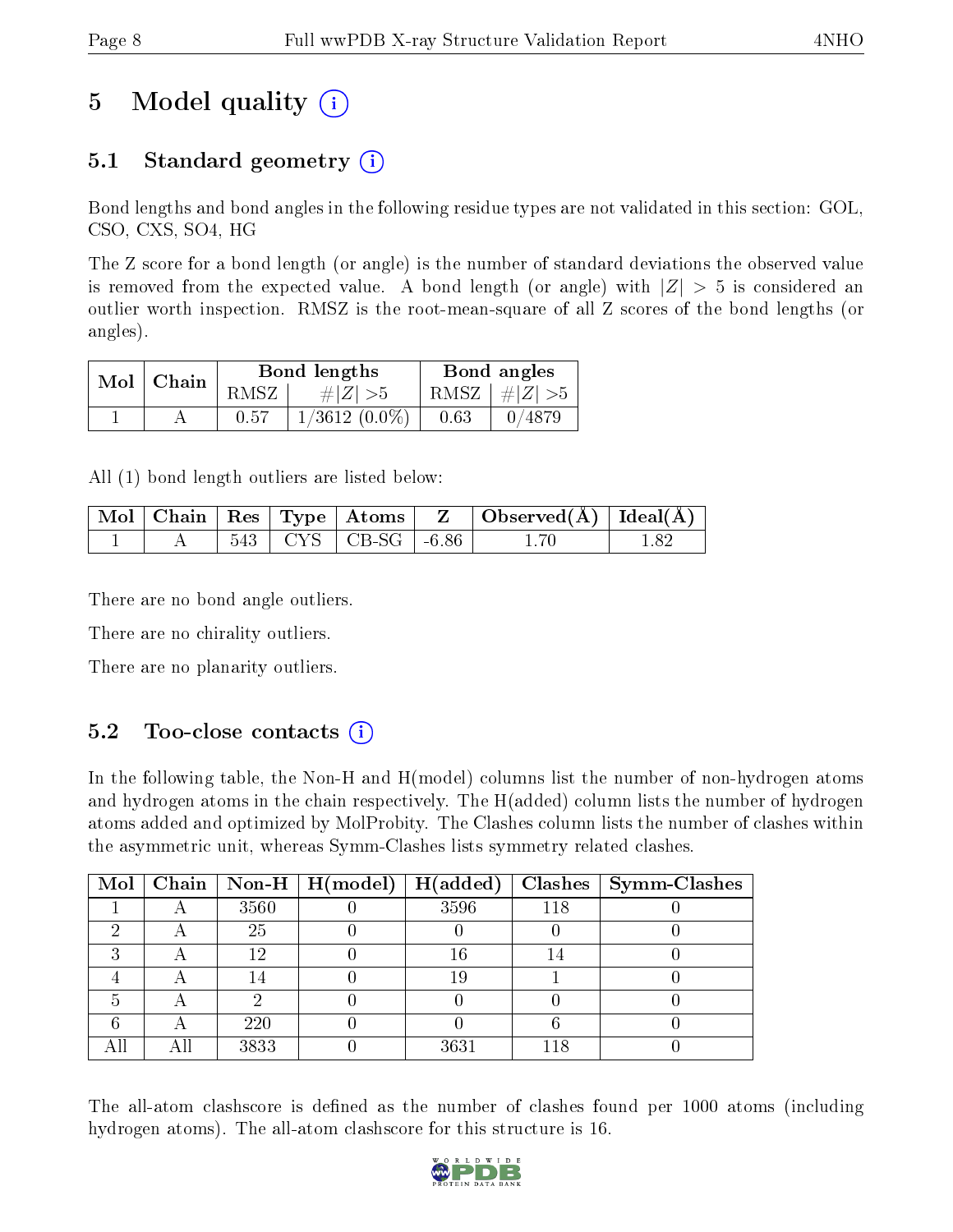| Atom-1                            | Atom-2                          | Interatomic    | $\overline{\text{Clash}}$ |
|-----------------------------------|---------------------------------|----------------|---------------------------|
|                                   |                                 | distance $(A)$ | overlap $(\AA)$           |
| 1: A:564: GLN: HG2                | 3:A:906:GOL:H31                 | 1.46           | 0.96                      |
| 1: A:564: GLN: HA                 | 3:A:906:GOL:H2                  | 1.48           | 0.95                      |
| 1: A:564: GLN: HG2                | 3:A:906:GOL:C3                  | 1.97           | 0.94                      |
| 1: A:445:PHE:CD2                  | $1: A:605:$ PHE:HE2             | 1.87           | 0.93                      |
| 1:A:567:LEU:HD23                  | 3:A:906:GOL:H11                 | 1.53           | 0.90                      |
| 1:A:733[A]:VAL:H G12              | 1:A:735:MET:H                   | 1.35           | 0.90                      |
| 1:A:445:PHE:HD2                   | $1: A:605:$ PHE:CE2             | 1.94           | 0.84                      |
| 1:A:750:HIS:HB3                   | 6:A:1153:HOH:O                  | 1.78           | 0.84                      |
| 1:A:472:ILE:HG13                  | 1:A:540:LEU:HD21                | 1.62           | 0.81                      |
| 1: A:675: LYS:O                   | 1:A:679:VAL:HG12                | 1.83           | 0.79                      |
| $1: A:445:$ PHE:CD2               | 1:A:605:PHE:CE2                 | 2.70           | 0.78                      |
| 1:A:540:LEU:HD22                  | 1: A:570:MET:SD                 | 2.23           | 0.78                      |
| 1: A:692: CYS:SG                  | 1: A:715: LYS: HG3              | 2.25           | 0.76                      |
| 1: A: 711: LYS: HA                | 1:A:731:GLN:HE22                | 1.52           | 0.75                      |
| 1: A:679: VAL:O                   | 1:A:682:LYS:HG2                 | 1.89           | 0.73                      |
| 1:A:682:LYS:HG3                   | 1:A:683:SER:N                   | 2.03           | 0.73                      |
| 1: A:442:THR:HA                   | 1: A:445: PHE:CE2               | 2.23           | 0.72                      |
| 1: A:690:ASN:HB3                  | 1:A:715:LYS:HD3                 | 1.73           | 0.71                      |
| 1: A: 560: GLU:O                  | 1:A:564:GLN:HG3                 | 1.92           | 0.70                      |
| 1: A: 353: ASP: OD2               | 1:A:355:ARG:HD3                 | 1.92           | 0.70                      |
| $1: A:666 \cdot \overline{PRO:O}$ | 1:A:733[A]:VAL:HG13             | 1.92           | 0.70                      |
| 1:A:432:ILE:HG21                  | 1: A:609: MET:HE3               | 1.74           | 0.69                      |
| 1:A:463:GLU:HG3                   | 1: A:467: GLN:OE1               | 1.92           | 0.68                      |
| 1:A:728:ILE:HG23                  | 1:A:729:ASP:H                   | 1.58           | 0.68                      |
| 1:A:567:LEU:HD23                  | 3:A:906:GOL:C1                  | 2.21           | 0.68                      |
| 1:A:374:ARG:HH21                  | 1:A:420:GLN:HE22                | 1.42           | 0.66                      |
| 1: A:564: GLN: HG2                | $3:A:906:GOL:\overline{H32}$    | 1.77           | 0.66                      |
| 1: A: 366: THR: CG2               | 1: A:369: ASP:H                 | 2.09           | 0.65                      |
| 1: A:746: GLU:OE1                 | 6:A:1174:HOH:O                  | 2.15           | 0.64                      |
| 1:A:540:LEU:HD23                  | 1:A:543:CYS:HB2                 | 1.78           | 0.64                      |
| 1:A:733[A]:VAL:HG12               | 1:A:735:MET:N                   | $2.10\,$       | 0.64                      |
| 1:A:567:LEU:CD2                   | 3:A:906:GOL:O2                  | 2.45           | 0.64                      |
| 1:A:567:LEU:HD23                  | $3: A:906: GOL: \overline{O2}$  | 1.98           | 0.63                      |
| 1:A:768:LEU:HD11                  | 1:A:779:LEU:HD23                | 1.82           | 0.62                      |
| 1: A: 536: ARG: O                 | 1: A:536:ARG:HG3                | 2.01           | 0.61                      |
| 1:A:601[B]:GLN:HG2                | 1: A:602:THR:N                  | 2.16           | 0.61                      |
| 1: A:564: GLN: CG                 | 3:A:906:GOL:H31                 | 2.25           | 0.61                      |
| 1: A:667: ILE: HA                 | 1:A:733[A]:VAL:H <sub>G11</sub> | 1.83           | 0.60                      |
| 1: A:609: MET:HG3                 | 1:A:787:PRO:O                   | 2.03           | 0.59                      |
| 1:A:564:GLN:HA                    | 3:A:906:GOL:C2                  | 2.27           | 0.58                      |

All (118) close contacts within the same asymmetric unit are listed below, sorted by their clash magnitude.

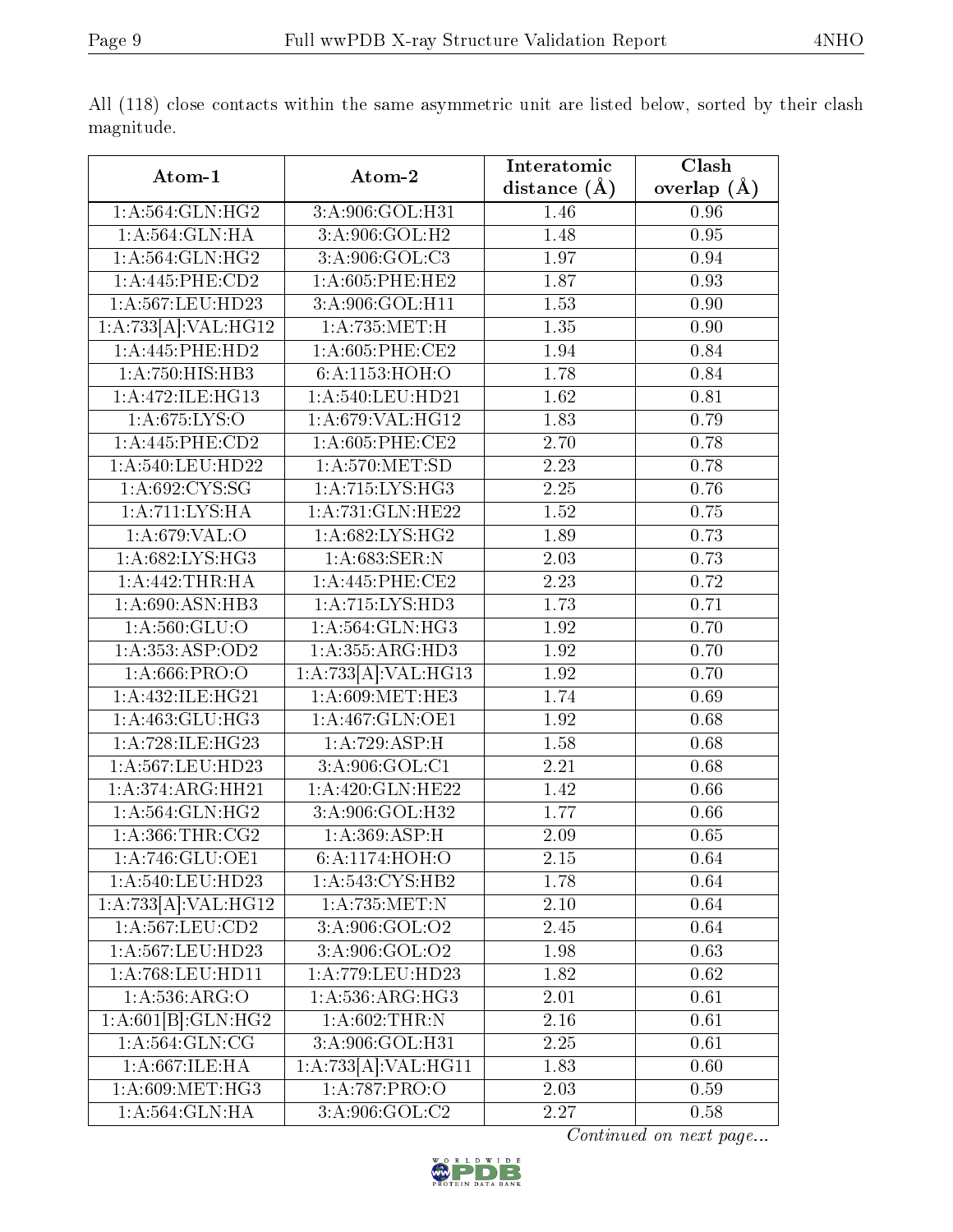| Continued from previous page |                                                                   | Interatomic      | Clash           |  |
|------------------------------|-------------------------------------------------------------------|------------------|-----------------|--|
| Atom-1                       | Atom-2                                                            | distance $(\AA)$ | overlap $(\AA)$ |  |
| 1: A: 356: HIS: CE1          | 4:A:908:CXS:H61                                                   | 2.39             | 0.58            |  |
| 1: A: 366: THR: HG22         | 1:A:369:ASP:H                                                     | 1.68             | 0.58            |  |
| 1:A:728:ILE:HG23             | 1:A:729:ASP:N                                                     | 2.20             | 0.57            |  |
| 1:A:675:LYS:H                | 1:A:675:LYS:HD2                                                   | 1.71             | $0.56\,$        |  |
| 1:A:366:THR:HG23             | 1:A:368:ARG:N                                                     | 2.21             | 0.56            |  |
| 1:A:669:ILE:HG12             | 1:A:737:VAL:CG1                                                   | 2.37             | 0.55            |  |
| 1: A: 458: LYS: O            | 1:A:462:ILE:HG13                                                  | 2.06             | $0.55\,$        |  |
| 1:A:428:ASN:HD21             | 1:A:598:LYS:NZ                                                    | 2.06             | 0.54            |  |
| 1: A:604:MET:HE3             | 1:A:621:LEU:HD11                                                  | 1.90             | 0.54            |  |
| 1: A: 551: ALA: HB3          | $1:A:606[A]:\text{THR}:CG2$                                       | 2.37             | 0.54            |  |
| 1: A:744: ASN:OD1            | 1:A:746:GLU:HG2                                                   | 2.09             | 0.53            |  |
| 1:A:728:ILE:HG12             | 1:A:729:ASP:N                                                     | 2.23             | 0.53            |  |
| 1:A:540:LEU:HD13             | 1: A:570:MET:SD                                                   | 2.48             | 0.53            |  |
| 1:A:540:LEU:HD23             | 1: A:543: CYS:CB                                                  | 2.39             | 0.52            |  |
| 1:A:479[B]:GLU:H             | 1:A:479[B]:GLU:CD                                                 | 2.12             | 0.51            |  |
| 1: A:745: ILE: O             | $1:\stackrel{\textstyle\Lambda}{\textstyle\Lambda}$ :749:ILE:HG12 | 2.10             | 0.51            |  |
| 1:A:667:ILE:HA               | 1:A:733[A]:VAL:CG1                                                | 2.40             | 0.51            |  |
| 1:A:768:LEU:HD22             | 1:A:776:PHE:CE1                                                   | 2.46             | 0.51            |  |
| 1:A:530:ILE:HD11             | 1: A: 565: LYS: HB3                                               | 1.93             | 0.51            |  |
| 1:A:432:ILE:HG21             | 1: A:609:MET:CE                                                   | 2.41             | 0.50            |  |
| 1:A:485:GLU:HA               | 1:A:523:ILE:HD13                                                  | 1.93             | 0.50            |  |
| 1: A: 366: THR: HG22         | 1:A:369:ASP:CG                                                    | 2.31             | 0.50            |  |
| 1:A:768:LEU:HD22             | $1: A:776:$ PHE:HE $1$                                            | 1.77             | 0.50            |  |
| 1: A:591: ASN:O              | 1:A:594[B]:SER:HB3                                                | 2.12             | 0.50            |  |
| 1: A:682: LYS: CG            | 1:A:683:SER:N                                                     | 2.74             | 0.49            |  |
| 1: A: 551: ALA: HB3          | $1:A:606[A]:\text{THR}:HG22$                                      | 1.95             | 0.49            |  |
| 1:A:567:LEU:HD22             | 3: A:906: GOL:O2                                                  | 2.13             | 0.49            |  |
| 1: A:530: ILE: HD11          | 1: A: 565: LYS: CG                                                | 2.44             | 0.48            |  |
| 1:A.485:GLU:O                | 1:A:489:ILE:HG12                                                  | 2.13             | 0.48            |  |
| 1:A:713:GLY:HA2              | 6:A:1203:HOH:O                                                    | 2.14             | 0.48            |  |
| 1:A:485:GLU:HA               | 1:A:523:ILE:CD1                                                   | 2.44             | 0.47            |  |
| 1:A:673:GLN:HB3              | 1: A:675: LYS:CD                                                  | 2.45             | 0.47            |  |
| 1: A:711:LYS:HA              | 1:A:731:GLN:NE2                                                   | 2.26             | 0.47            |  |
| 1: A:540:LEU:HD23            | 1: A:543: CYS:SG                                                  | 2.54             | 0.47            |  |
| 1: A:675: LYS: HG2           | 1: A:676: GLY:N                                                   | 2.30             | 0.47            |  |
| 1: A:693:THR:O               | 1: A:694:LEU:HG                                                   | 2.14             | 0.47            |  |
| 1: A: 366: THR: HG23         | 1: A:369: ASP:H                                                   | 1.79             | 0.47            |  |
| 1:A:457:PRO:HG2              | 1: A:460: ASP:OD2                                                 | 2.15             | 0.47            |  |
| 1: A:798: HIS: HE1           | 1: A:800: ASP:OD2                                                 | 1.98             | 0.46            |  |
| 1: A:540:LEU:CD2             | 1: A:543: CYS:CB                                                  | 2.92             | 0.46            |  |
| 1: A: 357: TRP: HB2          | 1:A:365:MET:SD                                                    | 2.55             | 0.46            |  |

Continued from previous page.

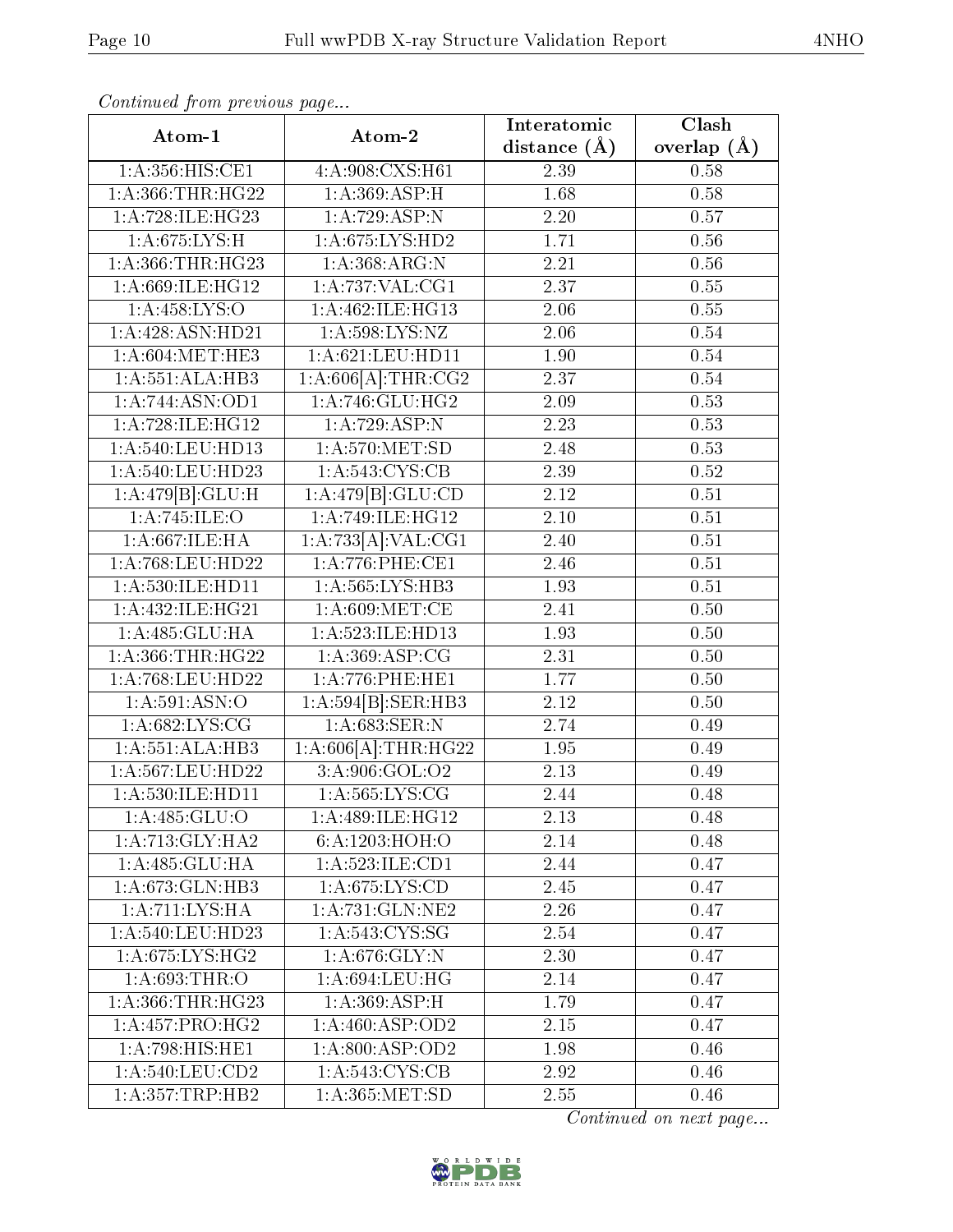| × |
|---|
|   |

| Continued from previous page<br>Atom-1 | Atom-2              | Interatomic       | $\overline{\text{Clash}}$ |
|----------------------------------------|---------------------|-------------------|---------------------------|
|                                        |                     | distance $(A)$    | overlap $(\AA)$           |
| 1:A:675:LYS:HB3                        | 1:A:675:LYS:HE3     | 1.77              | 0.46                      |
| 1: A:511: GLN:OE1                      | 1: A:528:ARG:NE     | 2.49              | 0.46                      |
| 1:A:466:ASP:HB3                        | 6:A:1193:HOH:O      | 2.16              | 0.45                      |
| 1: A:545:TYR:CE1                       | 1:A:601[B]:GLN:OE1  | 2.69              | 0.45                      |
| 1:A:730:ILE:HG13                       | 1:A:730:ILE:O       | 2.16              | 0.45                      |
| 1:A:427:GLN:O                          | 1: A:588: MET:HB3   | 2.17              | 0.45                      |
| 1:A:567:LEU:HD23                       | 3: A:906: GOL: C2   | 2.46              | 0.45                      |
| 1:A:728:ILE:HG12                       | 1:A:729:ASP:H       | 1.80              | 0.45                      |
| 1:A:730:ILE:HD12                       | 1: A: 731: GLN: O   | $\overline{2.16}$ | 0.45                      |
| 1:A:670:PHE:CG                         | 1:A:751:ARG:HD3     | 2.52              | 0.44                      |
| 1: A:530: ILE: O                       | 1:A:534:GLU:HG2     | 2.17              | 0.44                      |
| 1:A:673:GLN:HB3                        | 1: A:675: LYS: HD2  | 1.98              | 0.44                      |
| 1:A:404:GLU:O                          | 1:A:408:LYS:HG2     | 2.17              | 0.44                      |
| 1:A:679:VAL:HG23                       | 1:A:682:LYS:HE2     | 1.99              | 0.44                      |
| 1: A:564: GLN: CG                      | 3:A:906:GOL:C3      | 2.85              | 0.44                      |
| 1:A:530:ILE:CD1                        | 1:A:565:LYS:HB3     | 2.48              | 0.43                      |
| 1: A:683: SER:O                        | 1: A:686: LYS: HB2  | 2.18              | 0.43                      |
| 1:A:581[A]:GLU:CD                      | 1: A:587:LYS:HD3    | 2.38              | 0.43                      |
| 1: A:652:ARG:HG2                       | 6:A:1080:HOH:O      | 2.17              | 0.43                      |
| 1:A:733[A]:VAL:CG1                     | 1: A: 735: MET:H    | 2.20              | 0.43                      |
| 1:A:576:LYS:HE3                        | 1: A:588: MET:HE1   | 2.00              | 0.42                      |
| 1:A:669:ILE:HG12                       | 1:A:737:VAL:HG13    | 2.02              | 0.42                      |
| 1:A:382:LYS:HB2                        | 1:A:626:VAL:HB      | 2.02              | 0.42                      |
| 1:A:411:TYR:CZ                         | 1: A:491:PHE:HE2    | 2.37              | 0.42                      |
| 1: A: 366: THR: HG23                   | 1: A:368:ARG:H      | 1.85              | 0.41                      |
| 1: A: 564: GLN: HA                     | 3: A:906: GOL: C3   | 2.50              | 0.41                      |
| 1: A:476: PRO:HD2                      | 1:A:480:LEU:HD23    | 2.03              | 0.41                      |
| 1: A:703:ARG:N                         | 1: A:705: PHE:HD2   | 2.19              | 0.41                      |
| 1: A:647: SER:OG                       | 1:A:650:GLU:HG3     | 2.21              | 0.41                      |
| 1: A:536: ARG:O                        | 1: A:536: ARG: CG   | 2.68              | 0.40                      |
| 1:A:616:LEU:HD23                       | 1:A:616:LEU:HA      | 1.90              | 0.40                      |
| 1:A:589:LEU:HD11                       | 6:A:1058:HOH:O      | 2.21              | 0.40                      |
| 1:A:596:LYS:HD2                        | 1:A:597:HIS:CE1     | 2.56              | 0.40                      |
| 1: A:446: LEU:O                        | 1: A: 450: LEU: HG  | 2.22              | 0.40                      |
| 1:A:553:ARG:HD3                        | 1: A: 557: MET: HE1 | 2.02              | 0.40                      |

Continued from previous page.

There are no symmetry-related clashes.

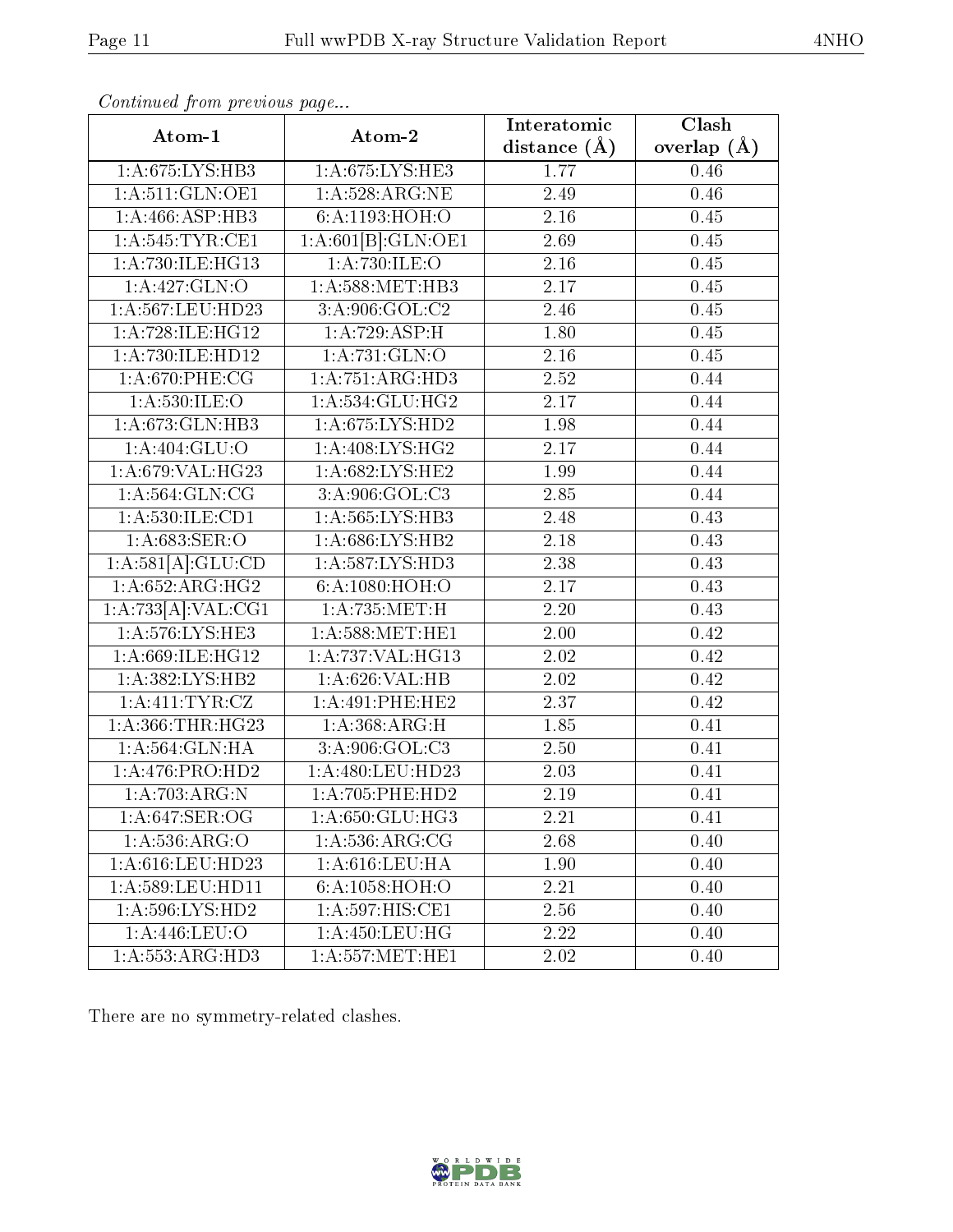### 5.3 Torsion angles (i)

#### 5.3.1 Protein backbone  $(i)$

In the following table, the Percentiles column shows the percent Ramachandran outliers of the chain as a percentile score with respect to all X-ray entries followed by that with respect to entries of similar resolution.

The Analysed column shows the number of residues for which the backbone conformation was analysed, and the total number of residues.

| $\mid$ Mol $\mid$ Chain $\mid$ | $\boldsymbol{\mathrm{Analysed}}$         | Favoured   Allowed   Outliers   Percentiles |  |                                                                           |
|--------------------------------|------------------------------------------|---------------------------------------------|--|---------------------------------------------------------------------------|
|                                | $442/488$ (91\%)   432 (98\%)   10 (2\%) |                                             |  | $\begin{array}{ c c c c c c }\n\hline\n100 & 100 & \\\hline\n\end{array}$ |

There are no Ramachandran outliers to report.

#### 5.3.2 Protein sidechains (i)

In the following table, the Percentiles column shows the percent sidechain outliers of the chain as a percentile score with respect to all X-ray entries followed by that with respect to entries of similar resolution.

The Analysed column shows the number of residues for which the sidechain conformation was analysed, and the total number of residues.

| Mol   Chain | Analysed Rotameric   Outliers   Percentiles                          |  |  |  |
|-------------|----------------------------------------------------------------------|--|--|--|
|             | $\mid$ 389/416 (94\%) $\mid$ 374 (96\%) $\mid$ 15 (4\%) $\mid$ 32 30 |  |  |  |

All (15) residues with a non-rotameric sidechain are listed below:

| Mol          | Chain          | Res | Type                        |
|--------------|----------------|-----|-----------------------------|
| 1            | А              | 389 | PRO                         |
| 1            | $\bf{A}$       | 395 | <b>ASP</b>                  |
| 1            | A              | 472 | ILE                         |
| 1            | А              | 491 | PHE                         |
| 1            | $\overline{A}$ | 516 | $\rm{ARG}$                  |
| 1            | А              | 532 | <b>VAL</b>                  |
| 1            | $\bf{A}$       | 664 | <b>ASP</b>                  |
| 1            | $\bf{A}$       | 674 | <b>LYS</b>                  |
| 1            | А              | 675 | <b>LYS</b>                  |
| $\mathbf{1}$ | $\overline{A}$ | 679 | VAL                         |
| 1            | А              | 685 | GLU                         |
| 1            | A              | 703 | ARG                         |
| 1            | А              | 729 | $\overline{\rm A}\, \rm SP$ |

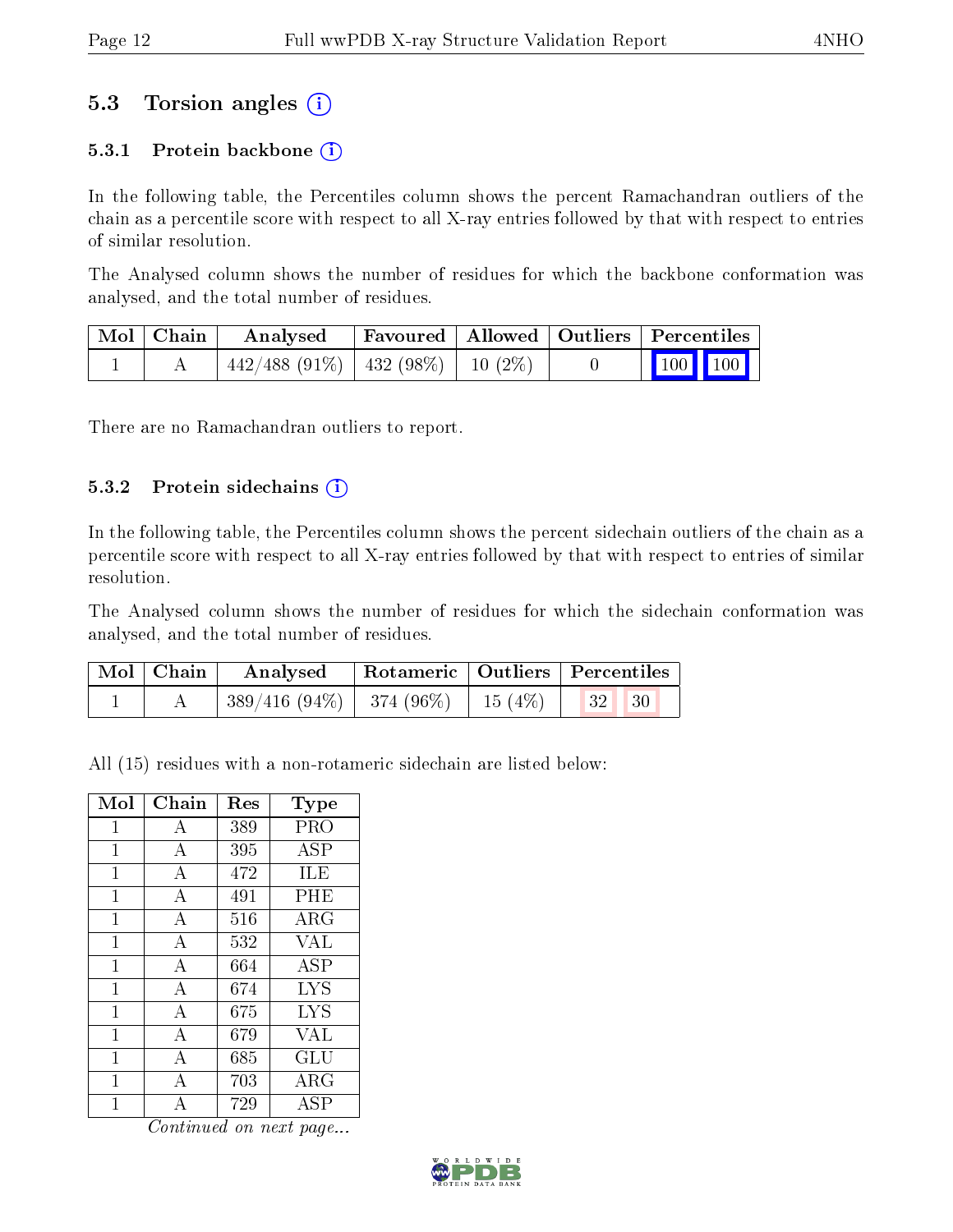Continued from previous page...

| Mol | Chain | Res | Type |
|-----|-------|-----|------|
|     |       |     |      |
|     |       |     | - 41 |

Some sidechains can be flipped to improve hydrogen bonding and reduce clashes. All (4) such sidechains are listed below:

| Mol | Chain | Res | Type |
|-----|-------|-----|------|
|     |       | 420 | GLN. |
|     |       | 428 | ASN  |
|     |       | 535 | ASN  |
|     |       | 731 | GL N |

#### $5.3.3$  RNA  $(i)$

There are no RNA molecules in this entry.

#### 5.4 Non-standard residues in protein, DNA, RNA chains (i)

2 non-standard protein/DNA/RNA residues are modelled in this entry.

In the following table, the Counts columns list the number of bonds (or angles) for which Mogul statistics could be retrieved, the number of bonds (or angles) that are observed in the model and the number of bonds (or angles) that are dened in the Chemical Component Dictionary. The Link column lists molecule types, if any, to which the group is linked. The Z score for a bond length (or angle) is the number of standard deviations the observed value is removed from the expected value. A bond length (or angle) with  $|Z| > 2$  is considered an outlier worth inspection. RMSZ is the root-mean-square of all Z scores of the bond lengths (or angles).

| $\bf{Mol}$ | $\mid$ Type $\mid$ Chain $\mid$ Res |  |     | $Link \mid$ |          | Bond lengths |             |        | Bond angles |                          |  |
|------------|-------------------------------------|--|-----|-------------|----------|--------------|-------------|--------|-------------|--------------------------|--|
|            |                                     |  |     |             | Jounts I | RMSZ         | # $ Z  > 2$ | Counts | RMSZ        | Z   > 2                  |  |
|            | $\csc$                              |  | 519 |             | 3,6,7    | 0.67         |             | 0.6, 8 | $0.00\,$    |                          |  |
|            | CSC                                 |  | 791 |             |          | 0.58         |             | 0.6.8  | 0.00        | $\overline{\phantom{a}}$ |  |

In the following table, the Chirals column lists the number of chiral outliers, the number of chiral centers analysed, the number of these observed in the model and the number defined in the Chemical Component Dictionary. Similar counts are reported in the Torsion and Rings columns. '-' means no outliers of that kind were identified.

|  |     |        | Mol   Type   Chain   Res   Link   Chirals   Torsions   Rings |        |
|--|-----|--------|--------------------------------------------------------------|--------|
|  | 519 |        | /1/5/                                                        |        |
|  |     | $\sim$ | 1/5/                                                         | $\sim$ |

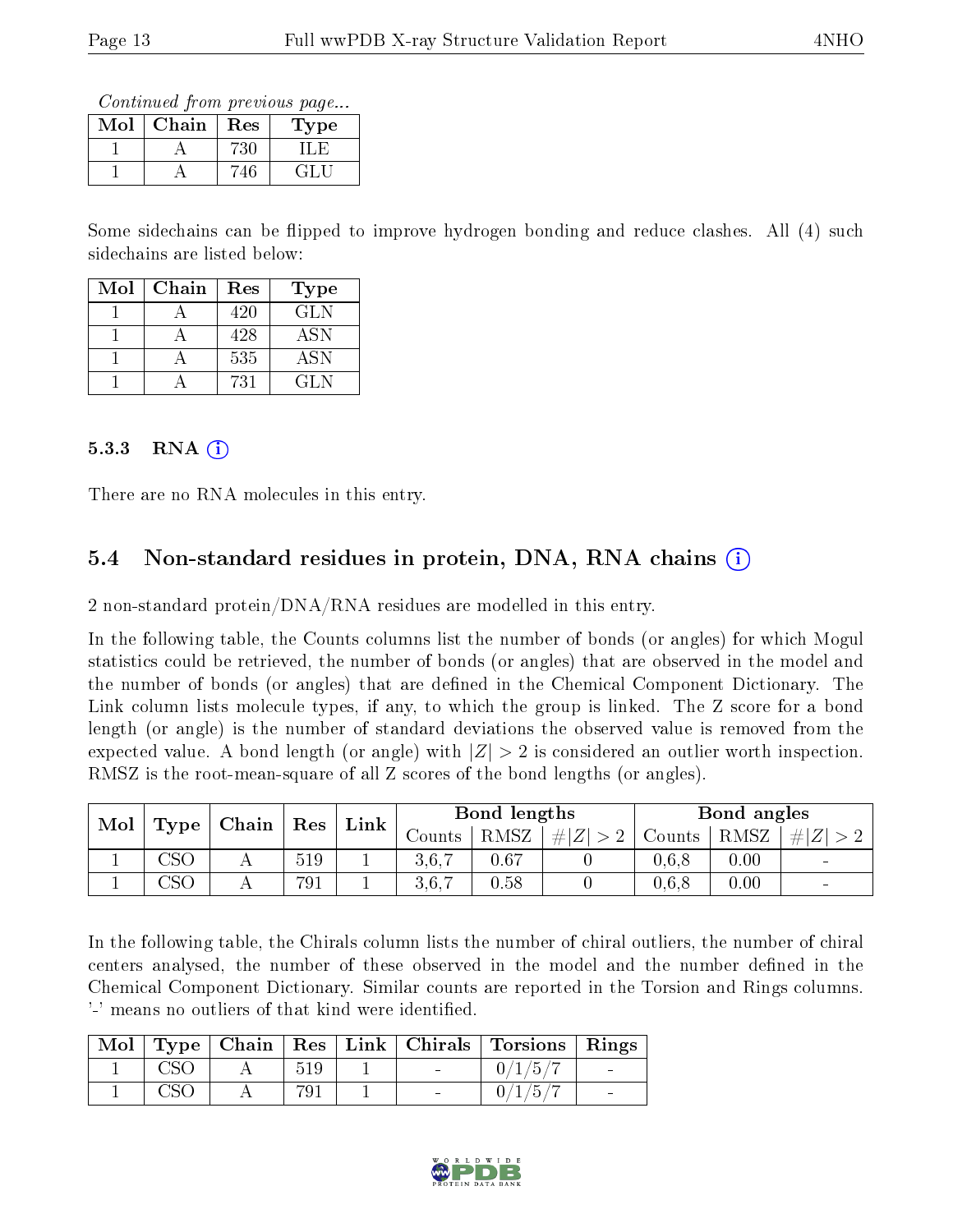There are no bond length outliers.

There are no bond angle outliers.

There are no chirality outliers.

There are no torsion outliers.

There are no ring outliers.

No monomer is involved in short contacts.

#### 5.5 Carbohydrates (i)

There are no carbohydrates in this entry.

#### 5.6 Ligand geometry (i)

Of 10 ligands modelled in this entry, 2 are monoatomic - leaving 8 for Mogul analysis.

In the following table, the Counts columns list the number of bonds (or angles) for which Mogul statistics could be retrieved, the number of bonds (or angles) that are observed in the model and the number of bonds (or angles) that are dened in the Chemical Component Dictionary. The Link column lists molecule types, if any, to which the group is linked. The Z score for a bond length (or angle) is the number of standard deviations the observed value is removed from the expected value. A bond length (or angle) with  $|Z| > 2$  is considered an outlier worth inspection. RMSZ is the root-mean-square of all Z scores of the bond lengths (or angles).

| Mol            |                 | Chain          | Res | Link |            | Bond lengths |                  |            | Bond angles |                  |
|----------------|-----------------|----------------|-----|------|------------|--------------|------------------|------------|-------------|------------------|
|                | Type            |                |     |      | Counts     | RMSZ         | Z  > 2           | Counts     | RMSZ        | # $ Z  > 2$      |
| 2              | SO <sub>4</sub> | А              | 904 |      | 4,4,4      | 0.16         |                  | 6,6,6      | 0.26        |                  |
| $\overline{2}$ | SO <sub>4</sub> | $\overline{A}$ | 905 |      | 4,4,4      | 0.15         | $\left( \right)$ | 6,6,6      | 0.17        | $\cup$           |
| 3              | GOL             | А              | 907 |      | 5,5,5      | 0.36         | 0                | 5,5,5      | 0.50        | $\left( \right)$ |
| 4              | <b>CXS</b>      | А              | 908 |      | 14, 14, 14 | 2.42         | 2(14%)           | 18, 18, 18 | 1.35        | 5(27%)           |
| $\overline{2}$ | SO <sub>4</sub> | А              | 902 |      | 4,4,4      | 0.17         | $\left( \right)$ | 6,6,6      | 0.45        | $\left( \right)$ |
| 2              | SO <sub>4</sub> | А              | 901 |      | 4,4,4      | 0.15         | 0                | 6,6,6      | 0.38        |                  |
| $\overline{2}$ | SO <sub>4</sub> | А              | 903 |      | 4.4.4      | 0.18         | 0                | 6,6,6      | 0.07        | 0                |
| 3              | GOL             | А              | 906 |      | 5,5,5      | 0.49         | 0                | 5,5,5      | 0.88        | $\left( \right)$ |

In the following table, the Chirals column lists the number of chiral outliers, the number of chiral centers analysed, the number of these observed in the model and the number defined in the Chemical Component Dictionary. Similar counts are reported in the Torsion and Rings columns. '-' means no outliers of that kind were identified.

|     |     |        | Mol   Type   Chain   Res   Link   Chirals   Torsions   Rings |                                   |
|-----|-----|--------|--------------------------------------------------------------|-----------------------------------|
| GOL | 907 | $\sim$ | 2/4/4/4                                                      | <b>Contract Contract Contract</b> |

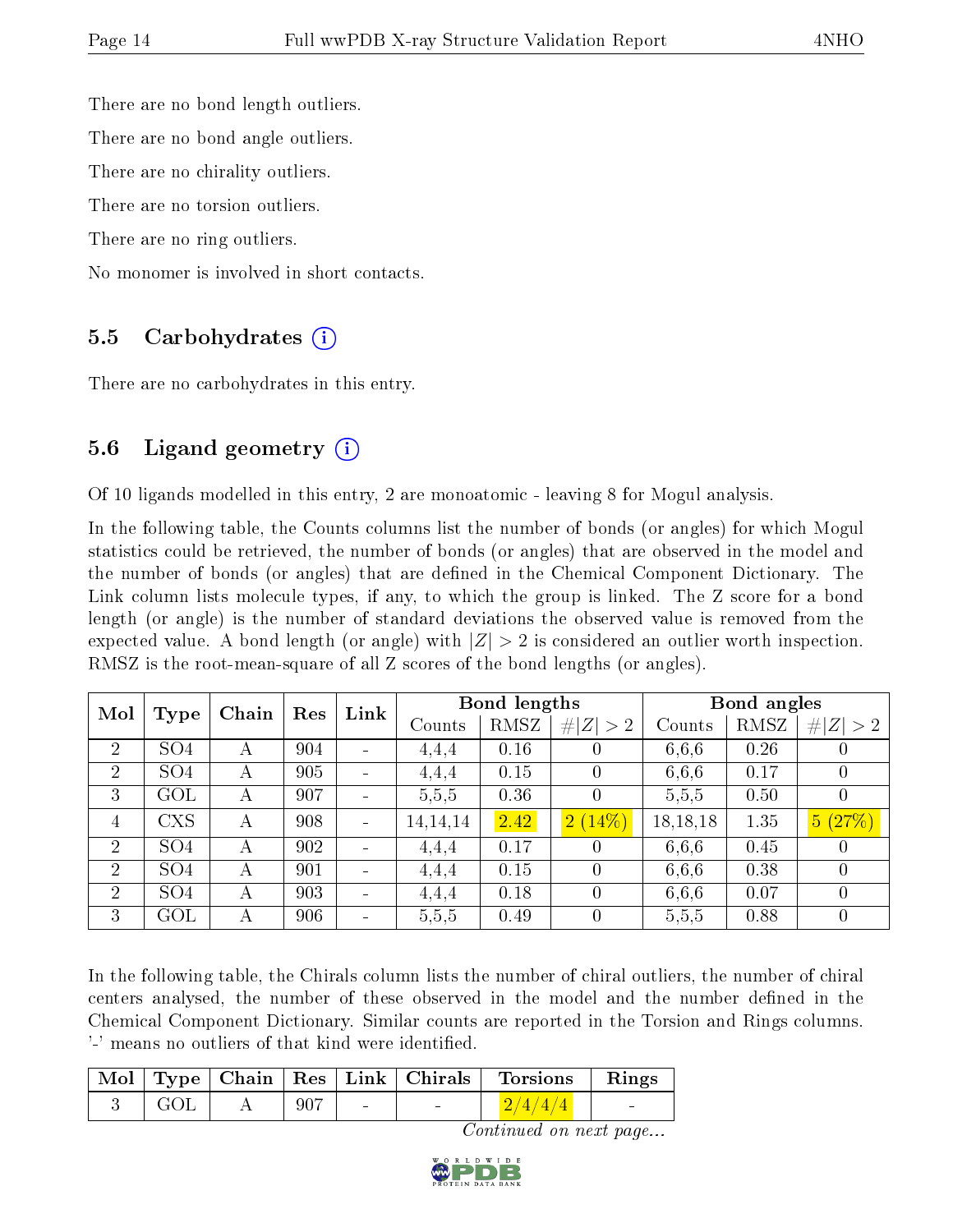Continued from previous page...

|     |     |        | Mol   Type   Chain   Res   Link   Chirals | <b>Torsions</b>         | Rings                    |
|-----|-----|--------|-------------------------------------------|-------------------------|--------------------------|
| CXS | 908 | $\sim$ | $\sim$                                    | $2/8/16/16$   $0/1/1/1$ |                          |
| GOL | 906 | $\sim$ | $\overline{\phantom{a}}$                  | 4/4/4/4                 | $\overline{\phantom{0}}$ |

All (2) bond length outliers are listed below:

| Mol |     |                | $\mid$ Chain $\mid$ Res $\mid$ Type $\mid$ Atoms |         | Observed( $\AA$ )   Ideal( $\AA$ ) |    |
|-----|-----|----------------|--------------------------------------------------|---------|------------------------------------|----|
|     | 908 | $\text{CXS}^-$ | $C1-S$                                           | $-7.62$ | $.66\,$                            | —— |
|     | 908 | <b>CXS</b>     | $O3-S$                                           | 4.59    | $1.63\,$                           |    |

All (5) bond angle outliers are listed below:

| Mol | Chain | Res | Type       | Atoms     |         | Observed $(°)$ | Ideal <sup>o</sup> |
|-----|-------|-----|------------|-----------|---------|----------------|--------------------|
|     |       | 908 | <b>CXS</b> | $C3-N-C4$ | 3.00    | 120.04         | 114.14             |
|     |       | 908 | <b>CXS</b> | $C2-C1-S$ | $-2.42$ | 109.53         | 113.25             |
|     |       | 908 | <b>CXS</b> | $O3-S-C1$ | 2.30    | 109.49         | 105.77             |
|     |       | 908 | <b>CXS</b> | $O1-S-C1$ | 2.09    | 109.44         | 106.92             |
|     |       | 908 | <b>CXS</b> | $O2-S-C1$ | 2.08    | 109.42         | 106.92             |

There are no chirality outliers.

All (8) torsion outliers are listed below:

| Mol | Chain | Res | Type       | Atoms         |
|-----|-------|-----|------------|---------------|
| 3   | А     | 907 | GOL        | O1-C1-C2-O2   |
| 3   | А     | 907 | GOL        | $O1-C1-C2-C3$ |
| 3   | А     | 906 | GOL        | O1-C1-C2-C3   |
| 3   | А     | 906 | GOL        | C1 C2 C3 O3   |
| 3   | А     | 906 | GOL        | O1-C1-C2-O2   |
| 4   | А     | 908 | <b>CXS</b> | $C5-C4-N-C3$  |
| 3   | А     | 906 | GOL        | O2-C2-C3-O3   |
|     |       | 908 | <b>CXS</b> | $C9-C4-N-C3$  |

There are no ring outliers.

2 monomers are involved in 15 short contacts:

|  |  | Mol   Chain   Res   Type   Clashes   Symm-Clashes |
|--|--|---------------------------------------------------|
|  |  |                                                   |
|  |  |                                                   |

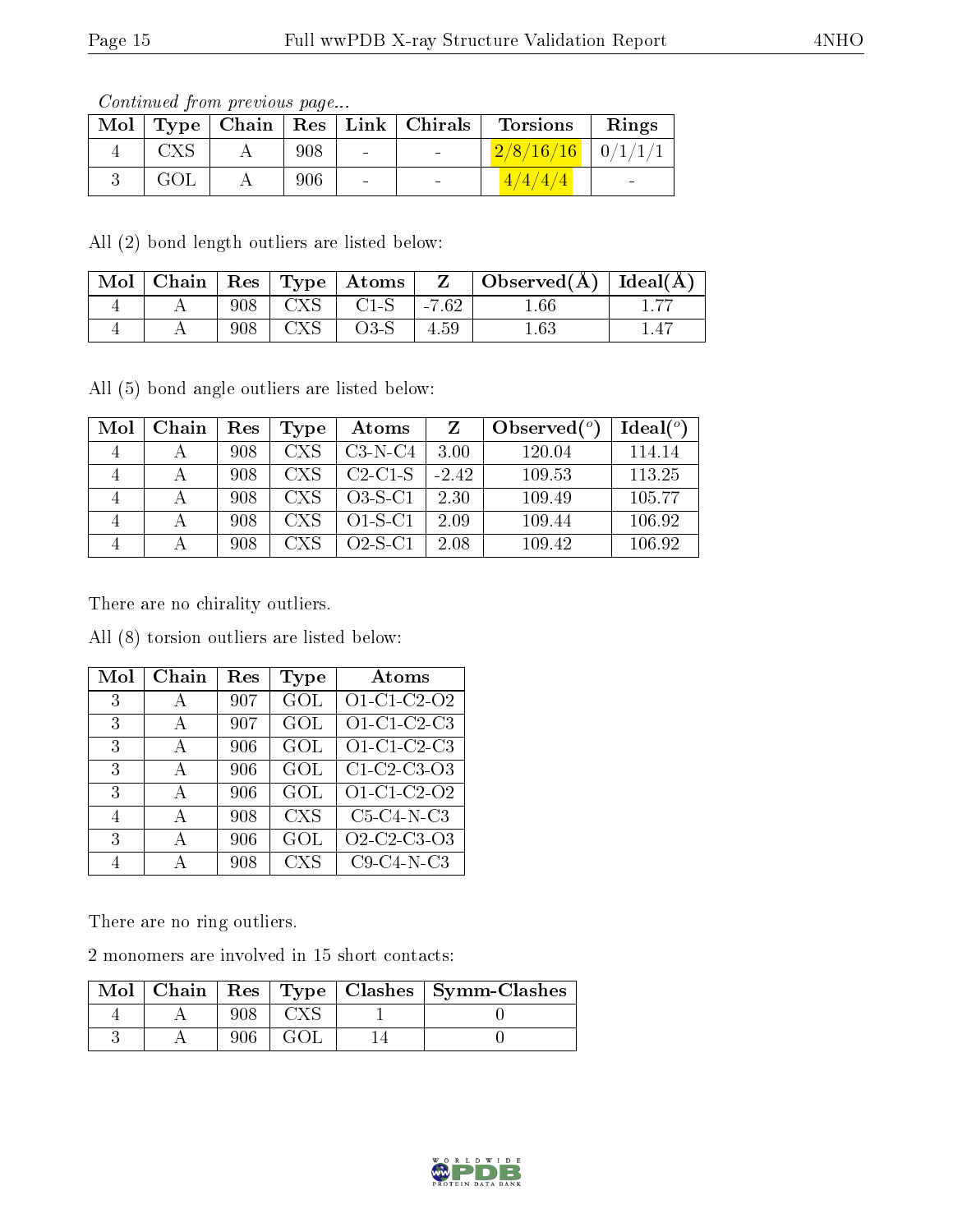### 5.7 [O](https://www.wwpdb.org/validation/2017/XrayValidationReportHelp#nonstandard_residues_and_ligands)ther polymers (i)

There are no such residues in this entry.

### 5.8 Polymer linkage issues (i)

There are no chain breaks in this entry.

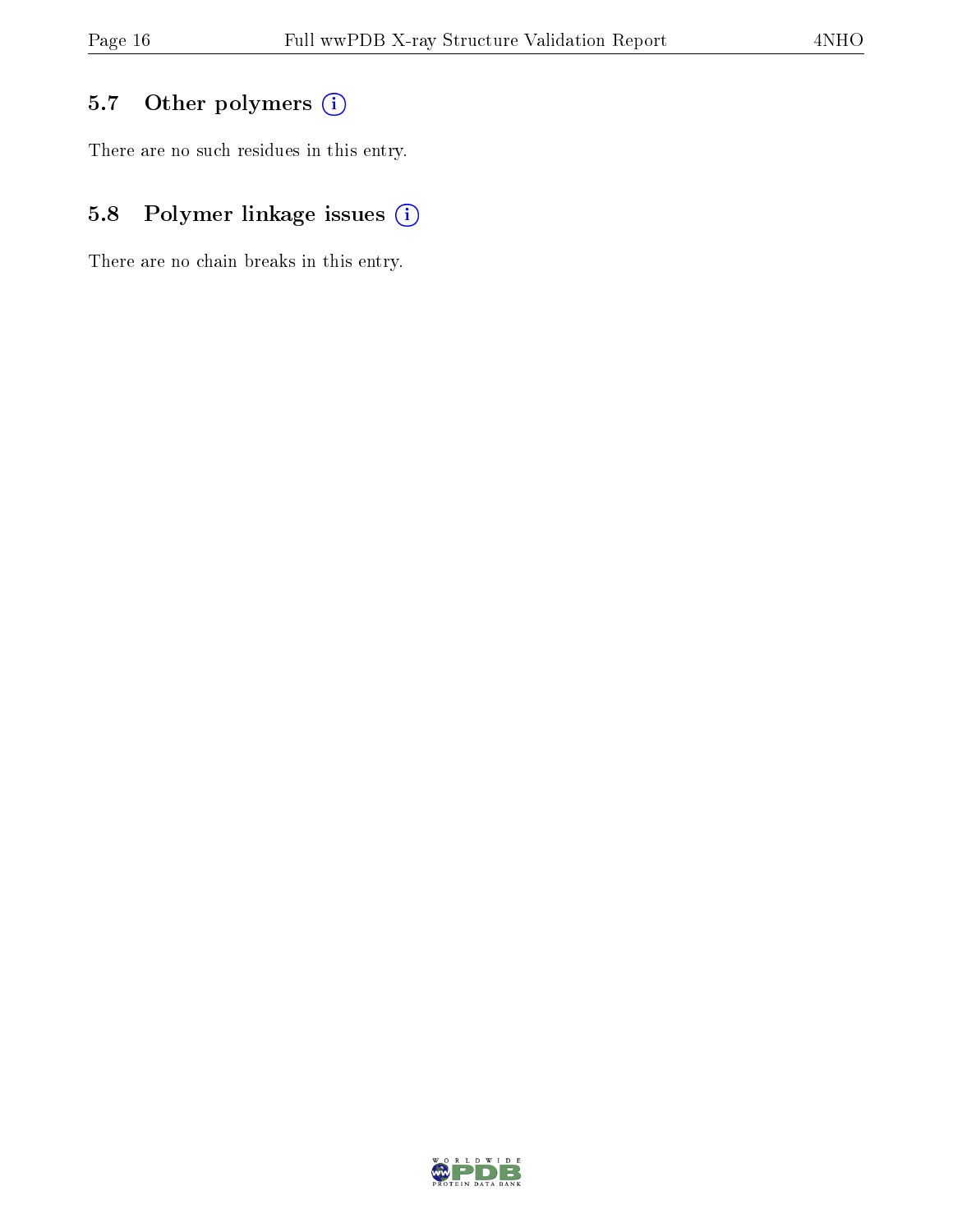## 6 Fit of model and data  $(i)$

### 6.1 Protein, DNA and RNA chains  $(i)$

In the following table, the column labelled  $#RSRZ> 2'$  contains the number (and percentage) of RSRZ outliers, followed by percent RSRZ outliers for the chain as percentile scores relative to all X-ray entries and entries of similar resolution. The OWAB column contains the minimum, median,  $95<sup>th</sup>$  percentile and maximum values of the occupancy-weighted average B-factor per residue. The column labelled ' $Q< 0.9$ ' lists the number of (and percentage) of residues with an average occupancy less than 0.9.

| Mol   Chain | Analysed        | $ \langle \mathrm{RSRZ} \rangle $ | $\rm \#RSRZ{>}2$                                                                                      | $\rm{OWAB}(\AA^2)$ $\vert$ Q<0.9 $\vert$ |  |
|-------------|-----------------|-----------------------------------|-------------------------------------------------------------------------------------------------------|------------------------------------------|--|
|             | $441/488$ (90%) | 0.50                              | $\begin{array}{ c c c c c c c c c } \hline 5 & 5 & 4 & 29, 50, 113, 181 & 9 & 2\% \hline \end{array}$ |                                          |  |

All (50) RSRZ outliers are listed below:

| Mol            | Chain                   | Res              | ${\bf Type}$              | <b>RSRZ</b>      |
|----------------|-------------------------|------------------|---------------------------|------------------|
| $\overline{1}$ | $\overline{\rm A}$      | 352              | TRP                       | 10.7             |
| $\overline{1}$ | $\overline{A}$          | 705              | PHE                       | 8.9              |
| $\overline{1}$ | $\overline{\rm A}$      | 712              | $\overline{\text{ALA}}$   | $\overline{8.7}$ |
| $\overline{1}$ | $\overline{A}$          | 464              | $\overline{\text{GLU}}$   | $\overline{8.1}$ |
| $\overline{1}$ | $\overline{A}$          | $\overline{713}$ | $\overline{\text{GLY}}$   | $\overline{7.9}$ |
| $\overline{1}$ | $\overline{\rm A}$      | 709              | <b>ASN</b>                | $5.9\,$          |
| $\overline{1}$ | $\overline{A}$          | 714              | $\overline{\rm ALA}$      | 5.6              |
| $\overline{1}$ | $\overline{\rm A}$      | 710              | <b>LEU</b>                | 5.1              |
| $\overline{1}$ | $\overline{\rm A}$      | 806              | <b>GLY</b>                | $4.6\,$          |
| $\overline{1}$ | $\overline{A}$          | 706              | $\overline{\rm ALA}$      | 4.2              |
| $\overline{1}$ | $\overline{\rm A}$      | 707              | <b>LEU</b>                | $\overline{4.1}$ |
| $\overline{1}$ | $\overline{A}$          | 805              | $\overline{\text{PRO}}$   | $\overline{4.0}$ |
| $\overline{1}$ | $\overline{A}$          | 682              | $\overline{\text{LYS}}$   | 4.0              |
| $\overline{1}$ | $\overline{\rm A}$      | 688              | $\overline{\text{GLY}}$   | $\overline{3.9}$ |
| $\overline{1}$ | $\overline{A}$          | 803              | $\overline{\mathrm{HIS}}$ | $\overline{3.7}$ |
| $\overline{1}$ | $\overline{A}$          | 708              | <b>SER</b>                | $\overline{3.7}$ |
| $\overline{1}$ | $\overline{\rm A}$      | 537              | $\overline{\text{TYR}}$   | $\overline{3.7}$ |
| $\mathbf{1}$   | $\overline{\rm A}$      | 694              | <b>LEU</b>                | 3.6              |
| $\mathbf{1}$   | $\overline{\rm A}$      | 619              | <b>SER</b>                | 3.4              |
| $\overline{1}$ | $\overline{A}$          | 704              | GLU                       | 3.4              |
| $\overline{1}$ | $\overline{A}$          | 686              | $\overline{\text{LYS}}$   | $\overline{3.3}$ |
| $\overline{1}$ | $\overline{\rm A}$      | 685              | $\overline{\mathrm{GLU}}$ | $\overline{3.2}$ |
| $\mathbf{1}$   | $\overline{\rm A}$      | 715              | $\overline{\text{LYS}}$   | $\overline{3.1}$ |
| $\overline{1}$ | $\overline{\rm A}$      | 687              | $\overline{\text{MET}}$   | $\overline{3.1}$ |
| $\overline{1}$ | $\overline{\mathbf{A}}$ | 678              | $\overline{\text{ASP}}$   | $\overline{3.1}$ |
| $\overline{1}$ | $\overline{\rm A}$      | 689              | $\overline{\text{TYR}}$   | $2.9\,$          |
| $\overline{1}$ | $\overline{\rm A}$      | 703              | $\overline{\rm{ARG}}$     | 2.9              |

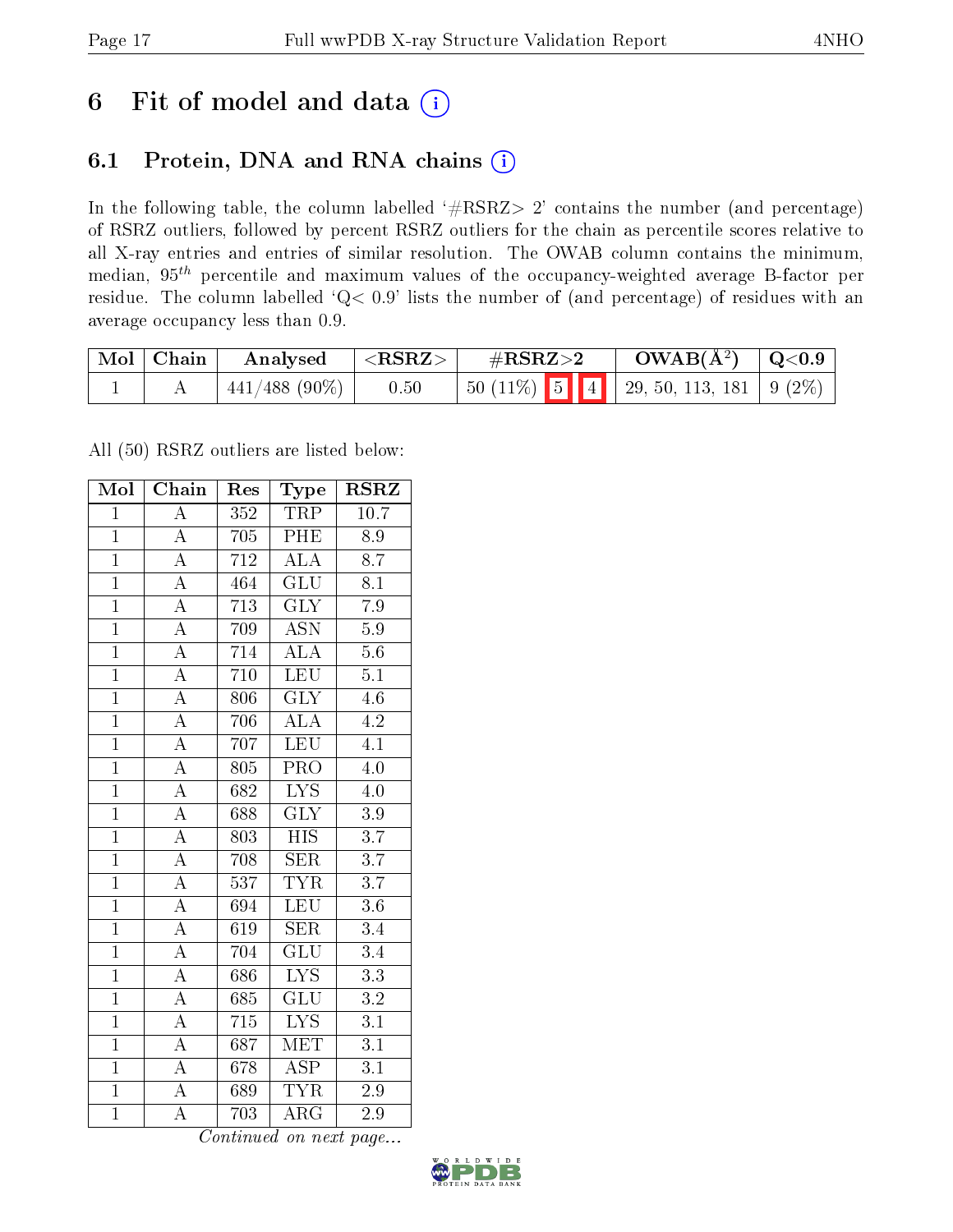| Mol            | Chain              | Res | Type                    | <b>RSRZ</b> |
|----------------|--------------------|-----|-------------------------|-------------|
| $\mathbf{1}$   | $\boldsymbol{A}$   | 546 | VAL                     | 2.7         |
| $\overline{1}$ | $\overline{A}$     | 804 | <b>LYS</b>              | 2.7         |
| $\overline{1}$ | $\overline{\rm A}$ | 617 | $\overline{ALA}$        | 2.7         |
| $\overline{1}$ | $\overline{\rm A}$ | 621 | <b>LEU</b>              | 2.6         |
| $\overline{1}$ | $\overline{A}$     | 411 | <b>TYR</b>              | $2.6\,$     |
| $\overline{1}$ | $\overline{\rm A}$ | 690 | <b>ASN</b>              | 2.6         |
| $\mathbf{1}$   | $\boldsymbol{A}$   | 362 | <b>LEU</b>              | 2.4         |
| $\overline{1}$ | $\overline{A}$     | 603 | <b>VAL</b>              | 2.4         |
| $\overline{1}$ | $\overline{A}$     | 513 | PHE                     | 2.4         |
| $\overline{1}$ | $\overline{\rm A}$ | 466 | ASP                     | 2.4         |
| $\overline{1}$ | $\overline{\rm A}$ | 545 | <b>TYR</b>              | 2.4         |
| $\overline{1}$ | $\overline{\rm A}$ | 547 | $\overline{\text{VAL}}$ | 2.3         |
| $\overline{1}$ | $\overline{A}$     | 728 | ILE                     | 2.3         |
| $\overline{1}$ | $\overline{A}$     | 620 | <b>TYR</b>              | 2.3         |
| $\overline{1}$ | $\overline{A}$     | 800 | <b>ASP</b>              | 2.3         |
| $\mathbf{1}$   | $\overline{A}$     | 516 | $\rm{ARG}$              | 2.3         |
| $\overline{1}$ | $\overline{\rm A}$ | 679 | VAL                     | 2.2         |
| $\mathbf{1}$   | $\overline{\rm A}$ | 543 | CYS                     | 2.2         |
| $\mathbf{1}$   | $\boldsymbol{A}$   | 684 | <b>LEU</b>              | 2.2         |
| $\overline{1}$ | $\overline{\rm A}$ | 602 | <b>THR</b>              | $2.2\,$     |
| $\overline{1}$ | $\overline{\rm A}$ | 471 | <b>ALA</b>              | 2.1         |
| $\overline{1}$ | $\overline{\rm A}$ | 711 | $\overline{\text{LYS}}$ | 2.1         |
| $\overline{1}$ | $\overline{\rm A}$ | 618 | $\rm{ARG}$              | 2.0         |

Continued from previous page...

#### 6.2 Non-standard residues in protein, DNA, RNA chains (i)

In the following table, the Atoms column lists the number of modelled atoms in the group and the number defined in the chemical component dictionary. The B-factors column lists the minimum, median,  $95<sup>th</sup>$  percentile and maximum values of B factors of atoms in the group. The column labelled 'Q< 0.9' lists the number of atoms with occupancy less than 0.9.

| Mol | Type | Chain |     | $\mid$ Res $\mid$ Atoms $\mid$ | $\bf RSCC$ | $RSR \mid$ B-factors( $\AA^2$ ) | $\rm Q\textcolor{black}{<}0.9$ |
|-----|------|-------|-----|--------------------------------|------------|---------------------------------|--------------------------------|
|     |      |       | 791 |                                | $0.9^{-}$  | 44, 47, 64, 73                  |                                |
|     |      |       | 519 |                                | $\rm 0.93$ | 57,59,62,65                     |                                |

#### 6.3 Carbohydrates  $(i)$

There are no carbohydrates in this entry.